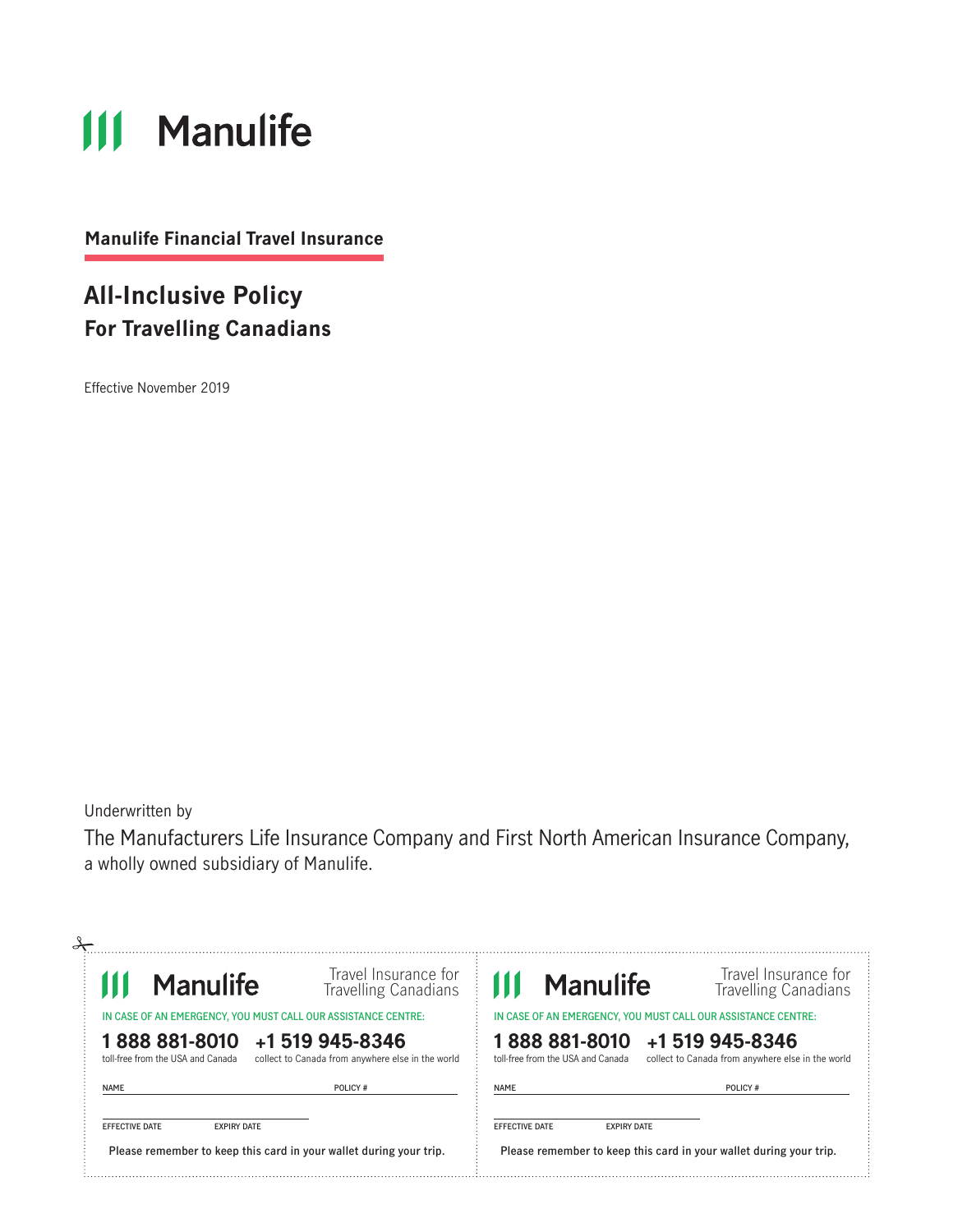### **Manulife Financial Travel Insurance All-Inclusive Policy for Travelling Canadians**

Effective November 2019

Accessible formats and communication supports are available upon request. Visit **Manulife.ca/accessibility** for more information.

**10-Day Free Look** – If you notify us within 10 days of your purchase date, as indicated on your confirmation, that you are not completely satisfied with your policy, we will provide a full refund if you have not already departed on your trip and there is no claim in progress. For information on refunds after the 10-Day Free Look period, please refer to the Cancellation & Refunds section in this policy.



Everyone wants to have a carefree trip and should be able to travel with confidence in their travel insurance purchase. Most people travel every day without a problem, but if something does happen, the member companies of the Travel Health Association of Canada (THiA) want you to know your rights. THiA's Travel Insurance Bill of Rights and Responsibilities builds on the golden rules of travel insurance:

> Know your health • Know your trip Know your policy • Know your rights

For more information, go to

www.thiaonline.com/Travel\_Insurance\_Bill\_of\_Rights\_and\_Responsibilities.html

Immediate access to the Assistance Centre is also available through its TravelAid mobile app. Visit **http://www.active-care.ca/en/travelaid/** to download the app. Please note that if you purchased an Emergency Medical or All-Inclusive Policy, you must call the Assistance Centre in a medical emergency and prior to any treatment. Otherwise, you will have to pay 20% of the eligible medical expenses we would normally pay under this policy. If it is medically impossible for you to call, please have someone call on your behalf as soon

The Assistance Centre is open 24 hours a day, each day of the year.

### **Table of Contents**

| 1.               |                                                                                                                 |  |
|------------------|-----------------------------------------------------------------------------------------------------------------|--|
| 2.               |                                                                                                                 |  |
| 3.               |                                                                                                                 |  |
| $\overline{4}$ . |                                                                                                                 |  |
| 5.               |                                                                                                                 |  |
|                  |                                                                                                                 |  |
|                  |                                                                                                                 |  |
| 6.               |                                                                                                                 |  |
| 7.               | What does Emergency Medical Insurance cover?  6                                                                 |  |
| 8.               | <b>EMERGENCY MEDICAL EXCLUSIONS &amp; LIMITATIONS  7</b><br>What does Emergency Medical Insurance not cover?  7 |  |
| 9                | TRIP CANCELLATION & INTERRUPTION INSURANCE 8                                                                    |  |
|                  | 10. BAGGAGE LOSS, DAMAGE & DELAY INSURANCE  11                                                                  |  |
| 11               | FLIGHT & TRAVEL ACCIDENT INSURANCE 11                                                                           |  |
|                  | How does this insurance work with other coverages                                                               |  |
|                  |                                                                                                                 |  |
|                  |                                                                                                                 |  |
|                  |                                                                                                                 |  |
|                  |                                                                                                                 |  |

The Assistance Centre is open 24 hours a day, each day of the year.

Immediate access to the Assistance Centre is also available through its TravelAid mobile app. Visit **http://www.active-care.ca/en/travelaid/** to download the app.

Please note that if you purchased an Emergency Medical or All-Inclusive Policy, you must call the Assistance Centre in a medical emergency and prior to any treatment. Otherwise, you will have to pay 20% of the eligible medical expenses we would normally pay under this policy. If it is medically impossible for you to call, please have someone call on your behalf as soon as possible. WE SUPPORT

The Manufacturers Life Insurance Company



The Manufacturers Life Insurance Company

as possible.

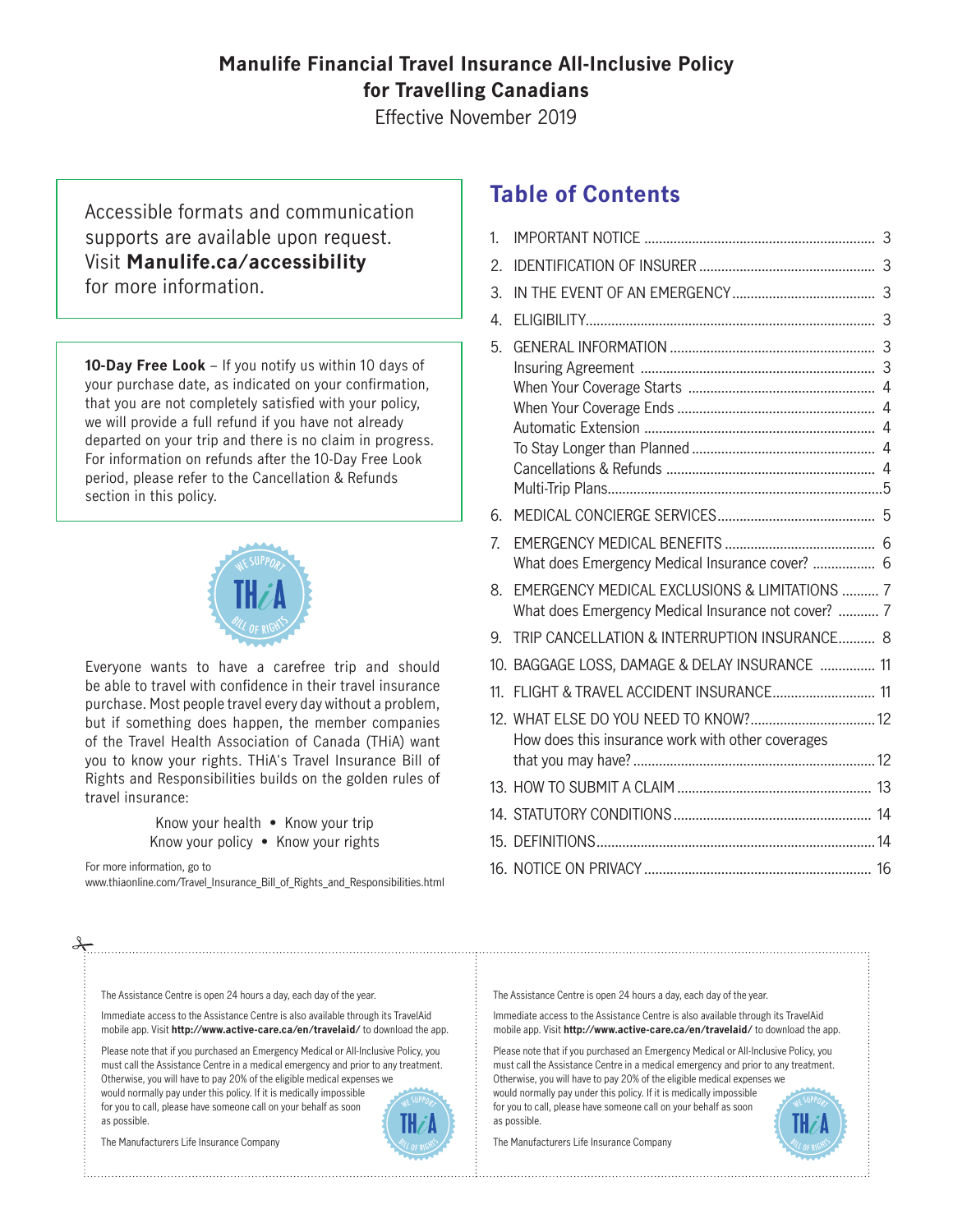### **SECTION 1 – Important Notice**

### READ CAREFULLY BEFORE YOU TRAVEL

You have purchased a travel insurance policy - what's next? We want you to understand (and it is in your best interest to know) what your policy includes, what it excludes, and what is limited (payable but with limits). Please take time to read through your policy before you travel. Italicized terms are defined in your policy.

- Travel insurance covers claims arising from sudden and unexpected situations (i.e. accidents and emergencies) and typically not follow-up or recurrent care.
- To qualify for this insurance, you must meet all of the eligibility requirements.
- This insurance contains limitations and exclusions (i.e. medical conditions that are not stable, pregnancy, child born on trip, excessive use of alcohol, high risk activities).
- This insurance may not cover claims related to pre-existing medical conditions, whether disclosed or not at time of policy purchase.
- Contact our Assistance Centre before seeking treatment or your benefits may be limited.
- In the event of a claim your prior medical history may be reviewed.
- If you have been asked to complete a medical questionnaire and any of your answers are not accurate or complete, your policy will be voidable.

### **IT IS YOUR RESPONSIBILITY TO UNDERSTAND YOUR COVERAGE. IF YOU HAVE QUESTIONS, PLEASE CALL THE CUSTOMER SERVICE CENTRE AT THE NUMBER PROVIDED IN YOUR CONFIRMATION.**

### **Notice Required by the Alberta Insurance Act:**

This policy contains a provision removing or restricting the right of the insured to designate persons to whom or for whose benefit insurance money is to be payable.

### **SECTION 2 – Identification of Insurer**

This policy is underwritten by The Manufacturers Life Insurance Company (Manulife) and First North American Insurance Company (FNAIC), a wholly owned subsidiary of Manulife. Please note that risks identified with the symbol ‡ throughout this document are covered by FNAIC. Manulife has appointed Active Claims Management Inc. (operating as Active Care Management) as the provider of all assistance and claims services under this policy.

### **SECTION 3 – In the Event of an Emergency**

**IN THE EVENT OF AN EMERGENCY CALL THE ASSISTANCE CENTRE IMMEDIATELY**

**1 888 881-8010 toll-free from the USA and Canada. +1 519 945-8346 collect to Canada from anywhere else in the world.**

> **Our Assistance Centre is ready to assist you 24 hours a day, each day of the year.**

Immediate access to the Assistance Centre is also available through its TravelAid mobile app. The TravelAid mobile app can also provide you with directions to the nearest medical facility, local emergency telephone numbers (such as 911 in North America), and pre- and post-departure travel tips.

#### To download the app, visit: **http://www.active-care.ca/en/travelaid/**

You must call the Assistance Centre before obtaining emergency treatment, so that we may:

- confirm coverage
- provide pre-approval of treatment.

If it is medically impossible for you to call prior to obtaining emergency treatment, we ask that someone call on your behalf as soon as possible. Otherwise, if you do not call the Assistance Centre before you obtain emergency treatment, you will have to pay 20% of the eligible medical expenses we would normally pay under this insurance.

### **SECTION 4 – Eligibility**

### **To be eligible for All-Inclusive coverage, you must, as of the date you apply for coverage and the effective date:**

- be a resident of Canada and covered under a government health insurance plan for the entire duration of your trip;
- be at least thirty (30) days of age;
- not have been advised by a *physician* to avoid travel at this time;
- not have a terminal illness or metastatic cancer;
- not require kidney dialysis;
- not have been prescribed or used home oxygen in the last twelve (12) months; and
- never have had bone marrow, stem cell or organ transplant (except corneal transplant).

### **SECTION 5 – General Information**

### **INSURING AGREEMENT**

**In consideration of the application for insurance for which you have met the eligibility requirements and paid the appropriate premium, we will pay you:**

- **up to a maximum of \$10 million CDN per policy** for reasonable and customary charges incurred by you as a result of an emergency occurring while you are travelling outside your province or territory of residence
- **up to a maximum of \$3,500 for a Trip Cancellation & Interruption claim** if you purchased a Single-Trip All-Inclusive plan
- **up to \$3,500 per trip to a maximum of \$6,000 per policy for a Trip Cancellation & Interruption claim** if you purchased a Multi-Trip All-Inclusive plan
- **up to \$1,000 per trip for Baggage Loss or Damage and up to \$500 for Baggage Delay per policy,** if you purchased a Single-Trip All-Inclusive plan
- **up to \$3,000 for Baggage Loss or Damage, and up to**  \$1,500 for Baggage Delay, per policy, if you purchased a Multi-Trip All-Inclusive plan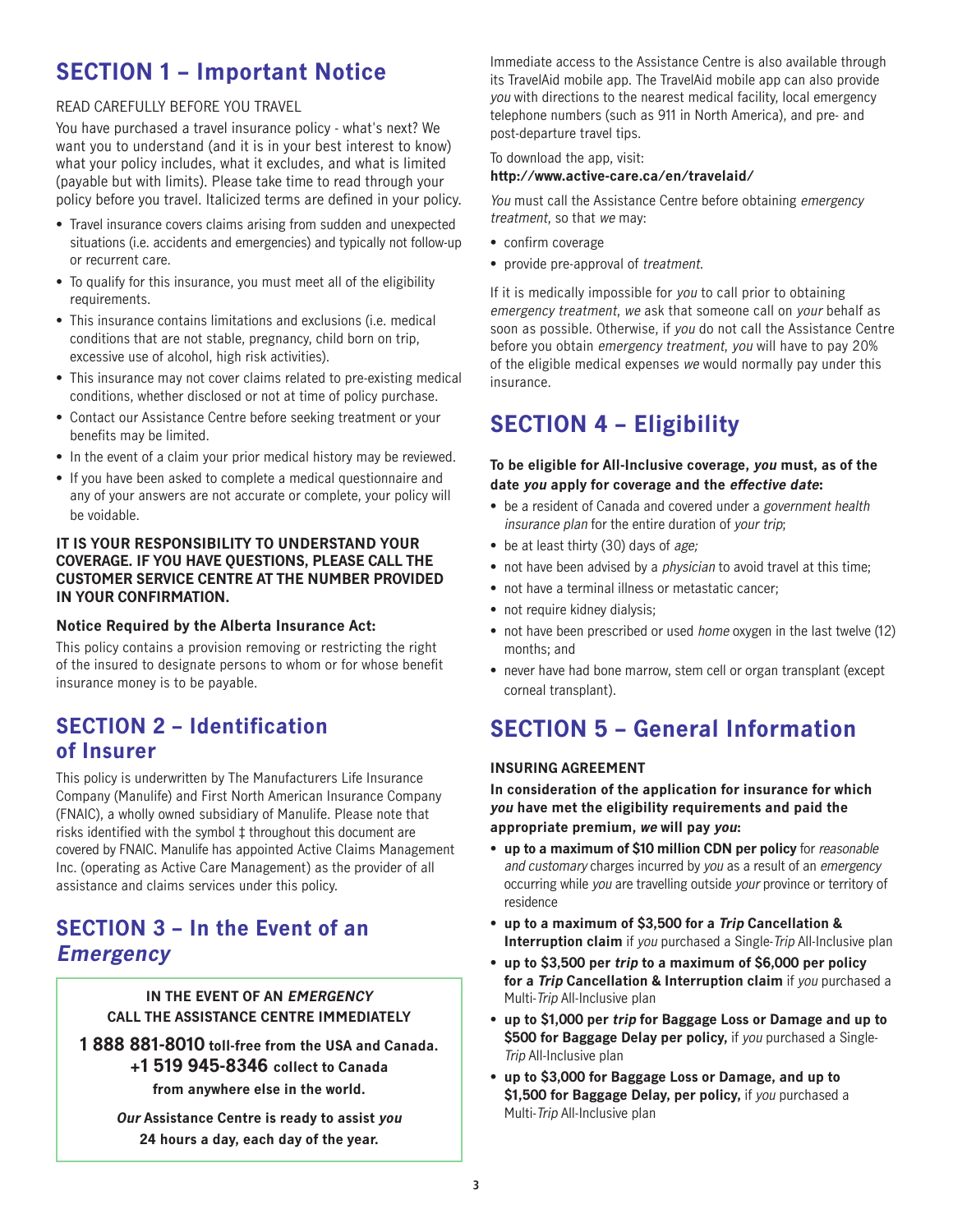- **up to \$100,000 for death or dismemberment** in the event of a Flight Accident
- **up to \$50,000 for death or dismemberment** in the event of a Travel Accident

for the benefits set out in this document, subject to the terms, limitations, exclusions and other conditions and in excess of those reimbursable under any group, individual, private or public plan or contract of insurance, including any auto insurance plan and your Canadian provincial or territorial government health insurance plan. Some benefits are subject to advance approval by our Assistance Centre. Unless otherwise stated, all amounts referred to in this policy are in Canadian dollars. You will be responsible for any expenses that are not payable by us.

Coverage under this policy is issued on the basis of information provided in your application. Your entire contract with us consists of: this policy, your application for this coverage, the confirmation issued in respect of that application and any other amendments or endorsements resulting from extensions or top-ups of coverage.

This policy provides coverage for the plan you purchased:

- a single-trip plan for travel outside your province or territory of residence; or
- a multi-trip plan for an unlimited number of trips outside your province or territory of residence or Canada, taken within one (1) year of the effective date for the trip length as shown on your confirmation.

### **WHEN YOUR COVERAGE STARTS**

Travel Insurance must be purchased prior to departure from your province or territory of residence in Canada and for the entire duration of your trip (exceptions apply to Top-Ups).

For Single-Trip All-Inclusive Plans:

- Trip Cancellation coverage starts on the date you pay the premium for that coverage, shown as the purchase date on your confirmation.
- All other coverage starts on the later of:
	- the departure date; or
	- the effective date as stated on your confirmation.

For Multi-Trip All-Inclusive plans;

- Trip Cancellation coverage starts on the later of:
	- the effective date as stated on your confirmation; or – the date you purchased your trip.
- Emergency Medical coverage starts:
	- each date you leave your province or territory of residence and
	- each date you leave Canada on or after the effective date as stated on your confirmation.
- All other coverage starts on the later of:
	- your departure date;
	- the effective date as stated on your confirmation.

### **WHEN YOUR COVERAGE ENDS**

- Trip Cancellation coverage ends on the earliest of:
	- your departure date;
	- the date you cancel your trip; or
	- the expiry date, as stated on your confirmation.
- For all Multi-*Trip* plans, *Emergency* Medical coverage ends on the earliest of:
	- the date you return home;
	- the expiry date, as stated on your confirmation; or
	- when travelling outside Canada, the date you reach the maximum trip length you purchased for each trip, as stated on your confirmation.
- All other coverage ends on the earlier of:
	- the date you return home;
	- the expiry date, as stated on your confirmation.

**AUTOMATIC EXTENSION** is provided beyond your expiry date, as shown on your confirmation, if:

- your common carrier or vehicle is delayed and prevents you from travelling on your expiry date. In this case, we will extend your coverage for up to seventy-two (72) hours;
- you or your travel companion are hospitalized on the expiry date. In this case, we will extend your coverage during the hospitalization up to a maximum of 365 days or until, in our opinion, you are stable for discharge from the hospital or for evacuation home, whichever is earlier, and for up to five (5) days after discharge from the *hospital*; or
- you or your travel companion have a medical emergency that does not require hospitalization but prevents travel on your expiry date, as confirmed by a physician. In this case, we will extend your coverage for up to five (5) days.

### **CANCELLATIONS & REFUNDS**

Refunds and cancellations are not available for any All-Inclusive plans.

#### **TO STAY LONGER THAN PLANNED UNDER YOUR SINGLE-TRIP ALL-INCLUSIVE PLAN**

If you are already on your trip and need to apply for an extension of your coverage, before the expiry date of your existing coverage, simply call the agent or broker from whom you purchased your coverage. You may be able to extend your coverage, as long as:

- the total length of your trip outside of Canada, including the extension, does not exceed the maximum allowed by your government health insurance plan;
- you pay the additional premium; and
- there has been no event that has resulted or may result in a claim against the policy and there has been no change in your health status.

Any extension is subject to approval by the Assistance Centre. In any case, we will not extend any coverage beyond twelve (12) months after the date you first leave home.

NOTE: If you extend your emergency medical coverage under your Single-Trip All-inclusive plan, all other coverages will automatically be included in your extension of coverage. This is only applicable when you extend your Manulife Financial All-Inclusive plan.

### **TO TOP-UP THE AMOUNT OF TRIP CANCELLATION & INTERRUPTION COVERAGE UNDER YOUR SINGLE-TRIP ALL-INCLUSIVE PLAN**

If your trip costs exceed the maximum amount covered by your All-Inclusive plan, ensure you have adequate Trip Cancellation & Interruption coverage for your trip.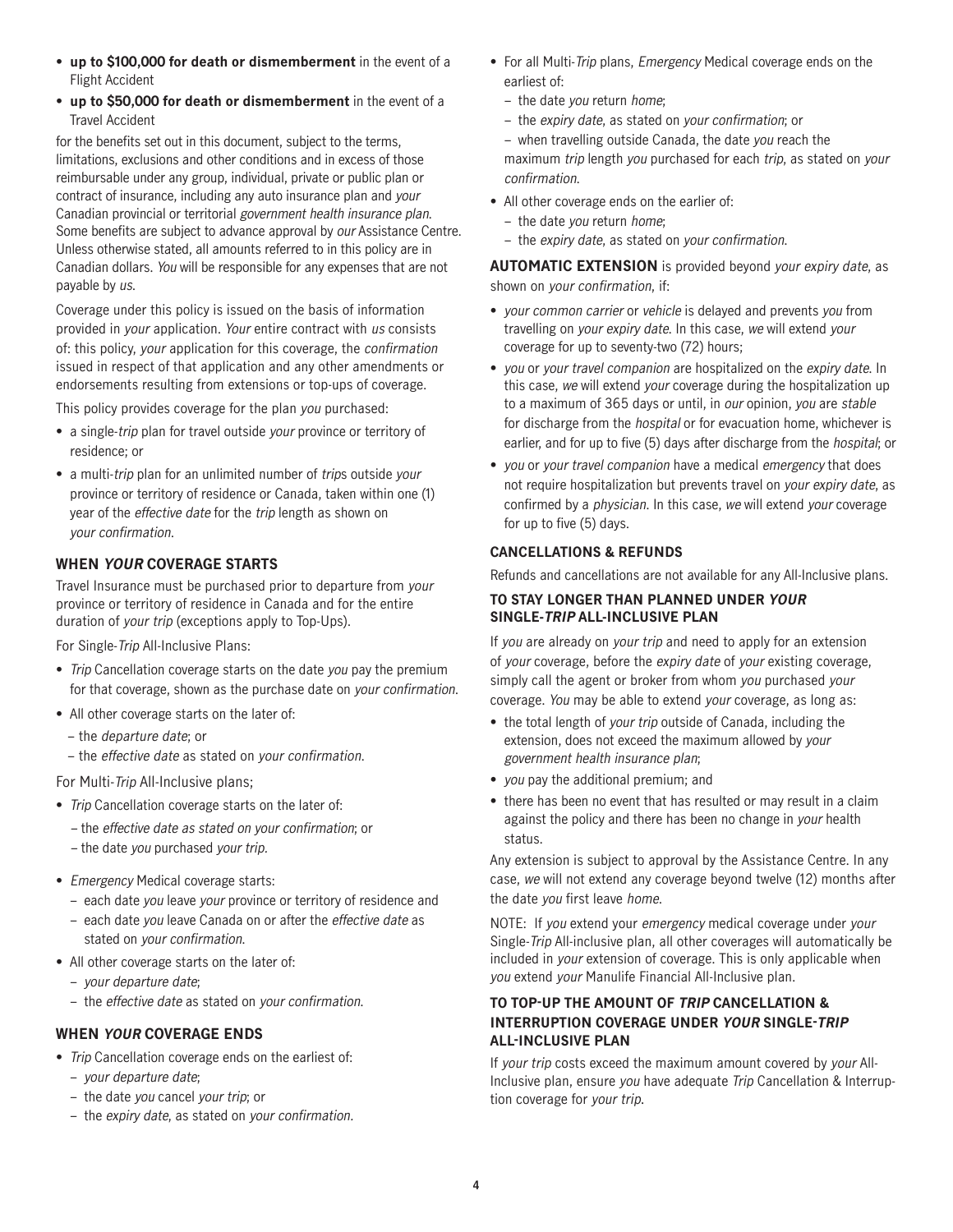You can purchase a stand-alone Manulife Financial Trip Cancellation & Interruption plan before your departure date to cover the additional amount of coverage that you need to adequately cover the costs of your trip, providing there is no lapse in your Trip Cancellation coverage.

#### **MULTI-TRIP PLANS**

- Provide coverage for an unlimited number of trips taken within one (1) year, commencing with the effective date as shown on your confirmation.
- Provide you with coverage for an unlimited number of days of travel within Canada but outside your province or territory of residence.
- Each trip taken outside of Canada can be up to the maximum number of days you selected when you purchased your Multi-Trip plan, beginning on the first day you leave Canada.
- For a trip to be covered under the benefits of Manulife Financial Travel Insurance, it must start on or after the *effective date* and end prior to or on the expiry date shown on your confirmation of coverage.
- Top-Up coverage can be purchased for trips that are longer than the maximum trip length selected or if your trip extends beyond the expiry date of your Multi-Trip plan as shown on your confirmation.

In the event of a claim, you will be required to provide proof of your departure date and your return date. Proof can include your plane ticket, train ticket, a stamped passport, and/or a credit card or bank statement showing purchases in Canada just prior to your departure date.

### **Top-up your Emergency Medical coverage under your Multi-Trip All-Inclusive plan**

If your trip:

- is longer than the maximum number of coverage days you have under your current plan; or
- will extend beyond the expiry date shown on your confirmation,

#### you can purchase:

- Top-Up coverage before the expiry date of your Multi-Trip plan for any additional travel days. NOTE: If you top-up emergency medical coverage under your Multi-Trip All-inclusive plan, all other coverages will automatically be included in the Top-up coverage. This is only applicable when you top-up your Manulife Financial All-Inclusive plan.
- a new Multi-Trip All-Inclusive plan or new Multi-Trip Emergency Medical plan, with no lapse in coverage, providing the total duration of the trip does not exceed the maximum trip length you choose.

When you apply for Top-Up coverage, you may be required to answer questions about your health.

### **Top-Up of the amount of Trip Cancellation & Interruption coverage under your Multi-Trip All-Inclusive plan**

If your trip costs exceed the maximum amount covered by your Manulife Financial Multi-Trip All-Inclusive plan, ensure you have adequate Trip Cancellation & Interruption coverage for your trip.

You can purchase a stand-alone Manulife Financial Trip Cancellation & Interruption plan before your departure date to cover the additional amount of coverage that you need to adequately cover the costs of your trip, providing there is no lapse in your Trip Cancellation coverage.

### **Extension of Trip Cancellation & Interruption coverage under your Multi-Trip All-Inclusive plan**

If the expiry date shown on the confirmation of your Manulife Financial Multi-Trip All-Inclusive plan is prior to the date that your trip commences or ends, ensure you have continuing Trip Cancellation & Interruption coverage for that trip.

You can either:

- purchase a stand-alone Manulife Financial Trip Cancellation & Interruption plan or a Single-Trip All-Inclusive plan, providing there is no lapse in your Trip Cancellation coverage; or
- purchase a new Manulife Financial Multi-Trip All-Inclusive plan, with no lapse in coverage, providing the total duration of your trip does not exceed the trip length you choose.

### **SECTION 6 – Medical Concierge Services**

Manulife is pleased to provide you with StandbyMD, a worldwide on-demand directional care program when you have coverage under the Emergency Medical Insurance plan.

#### **What services are available?**

StandbyMD has an international network of medical providers and partners who provide services across time zones and who assure a quick and streamlined access to healthcare 24/7/365 all over the world.

StandbyMD allows you to access multiple levels of personalized care ranging from:

- Teleconsultations for eligible cases (telephone/chat/video conference access to a qualified physician who can assess your symptoms and provide treatment options)
- A network of visiting *physicians* (In 141 countries and over 4,500 cities)
- In-network clinics close to the patient
- In-network ERs located close to the patient only if necessary.

In addition, when you travel to the United States, StandbyMD offers the following services:

• Same-day co-ordination and delivery of lost/forgotten prescription maintenance medication, eyeglasses or contact lenses and medical supplies.

#### **How does this service work?**

StandbyMD's risk assessment algorithm triages patients according to their symptoms, profiles and location. Based on the information provided they are instantly referred to the most appropriate level of care their specific situation requires.

StandbyMD uses a worldwide network of providers that offer highquality care at preferred rates and direct billing solutions, minimizing the likelihood of paying out-of-pocket.

The StandbyMD program will assist with coordinating payment of eligible expenses subject to the terms and conditions of the policy.

To access this service, simply call the Assistance Centre using the phone numbers indicated on the wallet card.

#### **Disclaimer, Waiver, and Limitation of Liability:**

StandbyMD is not intended to be a substitute for professional medical advice, it is provided for the purpose of assisting you in finding medical providers. The advice provided by StandbyMD is a recommendation only, and entirely voluntary. You still retain the right to choose for yourself, your own level of care regardless of StandbyMD's recommendation.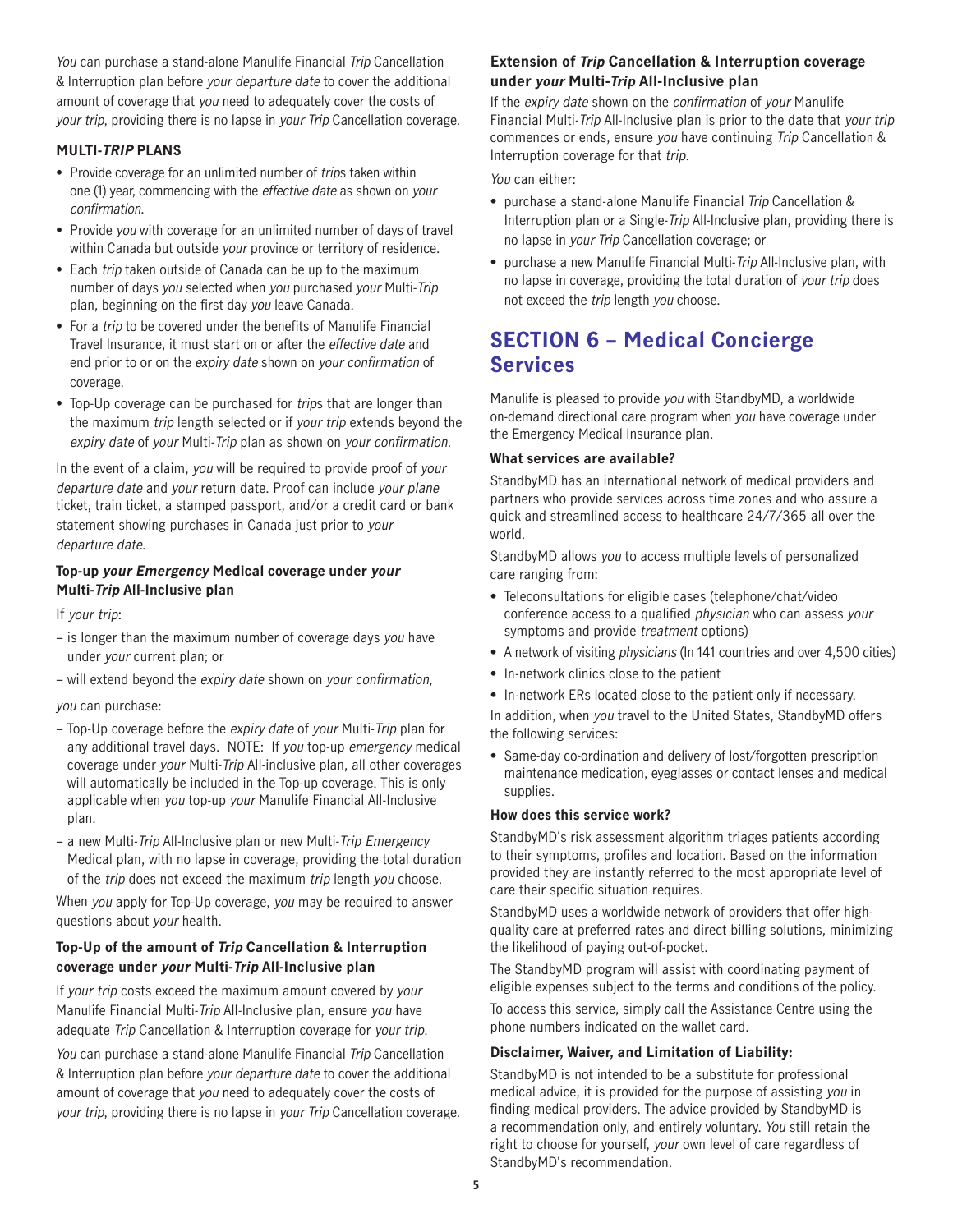Medical providers utilized by StandbyMD are not employees, agents, nor in any way affiliated with StandbyMD, beyond accepting StandbyMD's referrals.

StandbyMD does not have any control, real or implied, over the medical judgment of participating medical providers, nor their actions or inactions. StandbyMD, upon making referrals under this policy does not assume any responsibility for:

- the availability,
- their quality,
- the results or outcome of any treatment or service.

Policyholders hereby specifically waive any and all rights to proceed legally against StandbyMD or anyone related to StandbyMD\* in any and all claims, demands, actions, causes of action, and suits of any kind, nature, or amount which relate to, or in any way directly or indirectly flow from the medical concierge services that StandbyMD is offering. StandbyMD's liability under these medical concierge services, if any, is limited solely to the amount of payment made to participating medical providers for the services that a policyholder obtained after they received a referral from StandbyMD. \*Related persons include principals, parents, successors and assigns of StandbyMD.

### **SECTION 7 – Emergency Medical Insurance Benefits**

### **What does Emergency Medical Insurance cover?**

Emergency Medical Insurance covers you for up to \$10,000,000 CDN of covered expenses incurred as a result of treatment required by you during your trip if a medical emergency begins unexpectedly after you leave home, but only if these covered expenses are in excess of any amount covered by your government health insurance plan or any other benefit plan. The treatment must be required as part of your emergency treatment.

After your medical emergency treatment has started, the Assistance Centre must assess and pre-approve additional medical treatment. If you undergo tests as part of a medical investigation, treatment or surgery, obtain *treatment* or undergo surgery that is not pre-approved, your claim will not be paid. This includes but is not limited to MRI, MRCP, CAT Scan, CT Angiogram, sonograms, ultrasounds, Nuclear Stress Test, biopsies, Angiogram, Angioplasty, cardiovascular surgery including any associated diagnostic test(s), Cardiac Catheterization or any surgery.

Covered expenses and benefits are subject to the policy's maximums, exclusions and the eligible covered expenses include:

- **1. Expenses for emergency treatment** Reasonable and customary charges for medical care received from a physician in or out of hospital; the cost of a semi-private hospital room (or an intensive or coronary care unit where medically necessary); the services of a licensed private duty nurse while you are in hospital; the rental or purchase (whichever is less) of a hospital bed, wheelchair, brace, crutch or other medical appliance; tests that are needed to diagnose or find out more about your condition; and drugs that are prescribed for you and are available only by prescription from a physician or dentist.
- **2. Expenses for paramedical services** Care received from a licensed chiropractor, osteopath, physiotherapist, chiropodist or podiatrist, up to \$70 per visit to a combined maximum of \$700 for a covered injury.

**3. Expenses for ambulance transportation** – Reasonable and customary charges for local licensed ambulance service to transport you to the nearest appropriate medical service provider in an emergency.

#### **4. Expenses for emergency dental treatment** –

- If you need emergency dental treatment, we will pay up to \$300 for the relief of dental pain; and/or
- If you suffer an accidental blow to the mouth, we will pay up to \$3,000 for the reasonable and customary charges to repair or replace your natural or permanently attached artificial teeth (up to \$1,500 during your trip and up to \$1,500 after your return home to continue treatment in the ninety (90) days after the accident).
- **5. Expenses to bring someone to your bedside** If you are travelling alone and are admitted to a hospital for three (3) days or more because of a medical emergency, we will pay the return economy class airfare via the most cost-effective itinerary for someone to be with you. We will also pay up to \$1,000 for that person's hotel and meals and cover them with Emergency Medical Insurance under the same terms and limitations of this policy until you are medically fit to return home. For a child insured under this policy, this benefit is available immediately upon their hospital admission.
- **6. Extra expenses for meals, hotel and taxi** If a medical emergency prevents you or your travel companion from returning home as originally planned, or if your emergency medical treatment or that of your travel companion requires your transfer to a location that is different from your original destination, we will reimburse you up to \$200 per day to a maximum of \$2,000 for your extra meals, hotel and taxi fares. We will only reimburse you for these expenses if you have paid for them.
- **7. Expenses related to your death** If, during your trip, you die from an emergency covered under this insurance, we will reimburse your estate for:
	- up to \$5,000 to have your body prepared where you die and the cost of the standard transportation container normally used by the airline, plus the return home of your body;
	- up to \$5,000 to have your body prepared and the cost of a standard burial container, plus up to \$5,000 for your burial where you die; or
	- up to \$5,000 to cremate your body where you die, plus the return home of your ashes.

In addition, if someone is legally required to identify your body and must travel to the place of your death, we will pay the return economy class airfare via the most cost-effective itinerary for that person, and up to \$300 for that person's hotel and meal expenses. We will also provide that person with Emergency Medical Insurance under the same terms and limitations of this policy for up to seventy-two (72) hours.

- **8. Expenses to bring you home** If your treating physician recommends that you return home earlier than planned because of your emergency or if our medical advisors recommend that you return home after your emergency, we will pay for one or more of the following:
	- the extra cost of economy class airfare via the most cost-effective itinerary; and/or
	- a stretcher airfare on a commercial flight via the most costeffective itinerary, if a stretcher is medically necessary; and/or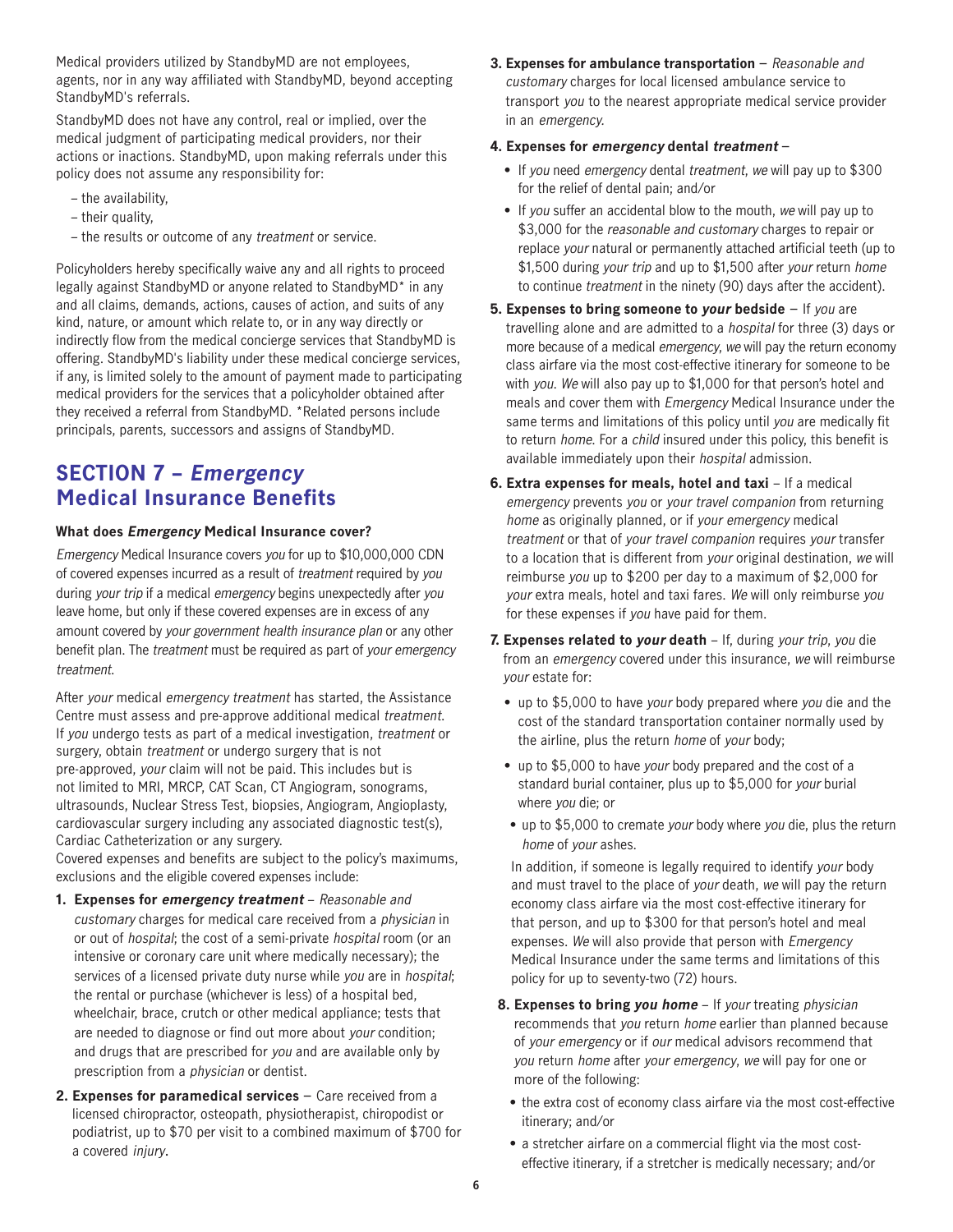- the cost of return economy class airfare via the most costeffective itinerary for a qualified medical attendant to accompany you, and the attendant's reasonable fees and expenses, if this is medically necessary or required by the airline; and/or
- the cost of air ambulance transportation if this is medically necessary.
- **9. Return Excess Baggage –** When approved in advance by the Assistance Centre, up to \$300 for the return of your excess baggage. This benefit is payable if you return home under Benefit #7 or #8.
- **10. Expenses to return children under your care** If you are admitted to hospital for more than twenty-four (24) hours or must return home because of an emergency, we will pay for the extra cost of one-way economy class airfare to return the children home via the most cost-effective itinerary and the return economy class airfare via the most cost-effective itinerary for a qualified escort when the airline requires it. The children must have been under your care during your trip and covered under a policy underwritten by us.
- **11. Childcare expenses** We will pay up to \$75 per day to a maximum of \$500 for childcare costs incurred by you during your trip to care for your children travelling with you and remaining with you at your destination while you are hospitalized as an in-patient during your trip. Original receipts from the professional childcare provider are required and the professional childcare provider must be someone other than immediate family or a travel companion.
- **12. Expenses to return your travel companion** We will cover the extra cost of one-way economy class airfare via the most cost-effective itinerary to return your travel companion (who is travelling with you at the time of your emergency and insured under our travel insurance plan) home, if you are repatriated or evacuated under Benefit #7 or #8 above.
- **13. Expenses to return your vehicle home** If, because of a medical emergency, you are unable to drive the vehicle you used during your trip, we will cover up to \$3,000 charged by a commercial agency to bring your vehicle home. If you rented a vehicle during your trip, we will cover its return to the rental agency.
- **14. Hospital Allowance** When you are hospitalized for 48 hours or more due to sickness or injury during your trip, we will reimburse you \$50 per day up to \$300 per policy for your telephone, parking and television out-of-pocket expenses. Expenses must be supported by original receipts.
- **15. Phone call expenses** We will pay for phone calls to or from our Assistance Centre regarding your medical emergency. You must provide receipts or other reasonable evidence to show the cost of these calls and the numbers phoned or received during your trip.
- **16. Pet Return** If your domestic dog or cat travels with you during your trip and you return to Canada under Benefit #7 or #8, we will pay the cost of one-way transportation up to a maximum of \$500 to return your domestic dog or cat to Canada.

**17. Terrorism Coverage** – When an act of terrorism directly or indirectly causes an eligible loss under the terms and conditions of this policy, coverage is available for up to two (2) acts of terrorism within a calendar year and up to a maximum aggregate payable limit of \$35 million for all eligible emergency medical inforce policies issued and administered by us. The amount payable for each eligible claim is in excess of all other sources of recovery including alternative or replacement travel options and other insurance coverage. The amount paid for all such claims shall be reduced on a pro rata basis so as to not exceed the respective maximum aggregate limit which will be paid after the end of the calendar year and after completing the adjudication of all claims relating to the act(s) of terrorism.

### **SECTION 8 – Emergency Medical Exclusions & Limitations**

### **What does Emergency Medical Insurance not cover?**

We will not pay any expenses or benefits relating directly or indirectly to:

**1. A pre-existing medical condition**. The pre-existing medical condition exclusion that applies to you depends on the Rate Category you qualified for when you purchased this policy. Please see the definition of "pre-existing medical condition" and "stable" at the end of this policy.

**Rate Category A.** We will not pay any expenses relating to:

- a pre-existing medical condition that is not stable in the three (3) months before your effective date; and/or
- your heart condition if, in the three (3) months before your effective date, any heart condition has not been stable or you have taken any form of nitroglycerine for the relief of angina pain; and/or
- your lung condition if, in the three (3) months before your effective date, any lung condition has not been stable or you required treatment with oxygen or Prednisone for a lung condition.

**Rate Categories B and C.** We will not pay any expenses relating to:

- a pre-existing medical condition that is not stable in the six (6) months before your effective date; and/or
- your heart condition if, in the six (6) months before your effective date, any heart condition has not been stable or you have taken any form of nitroglycerine for the relief of angina pain; and/or
- your lung condition if, in the six (6) months before your effective date, any lung condition has not been stable or you required treatment with oxygen or Prednisone for a lung condition.
- **2.** Covered expenses that exceed the reasonable and customary charges where the medical emergency happens.
- **3.** Any emergency when, prior to the purchase date, you had not met all the eligibility requirements or truthfully and accurately answered all the questions in the medical questionnaire (if applicable).
- **4.** Covered expenses that exceed 80% of the cost we would normally have to pay under this insurance if you do not, or someone on your behalf does not, contact the Assistance Centre at the time of the emergency.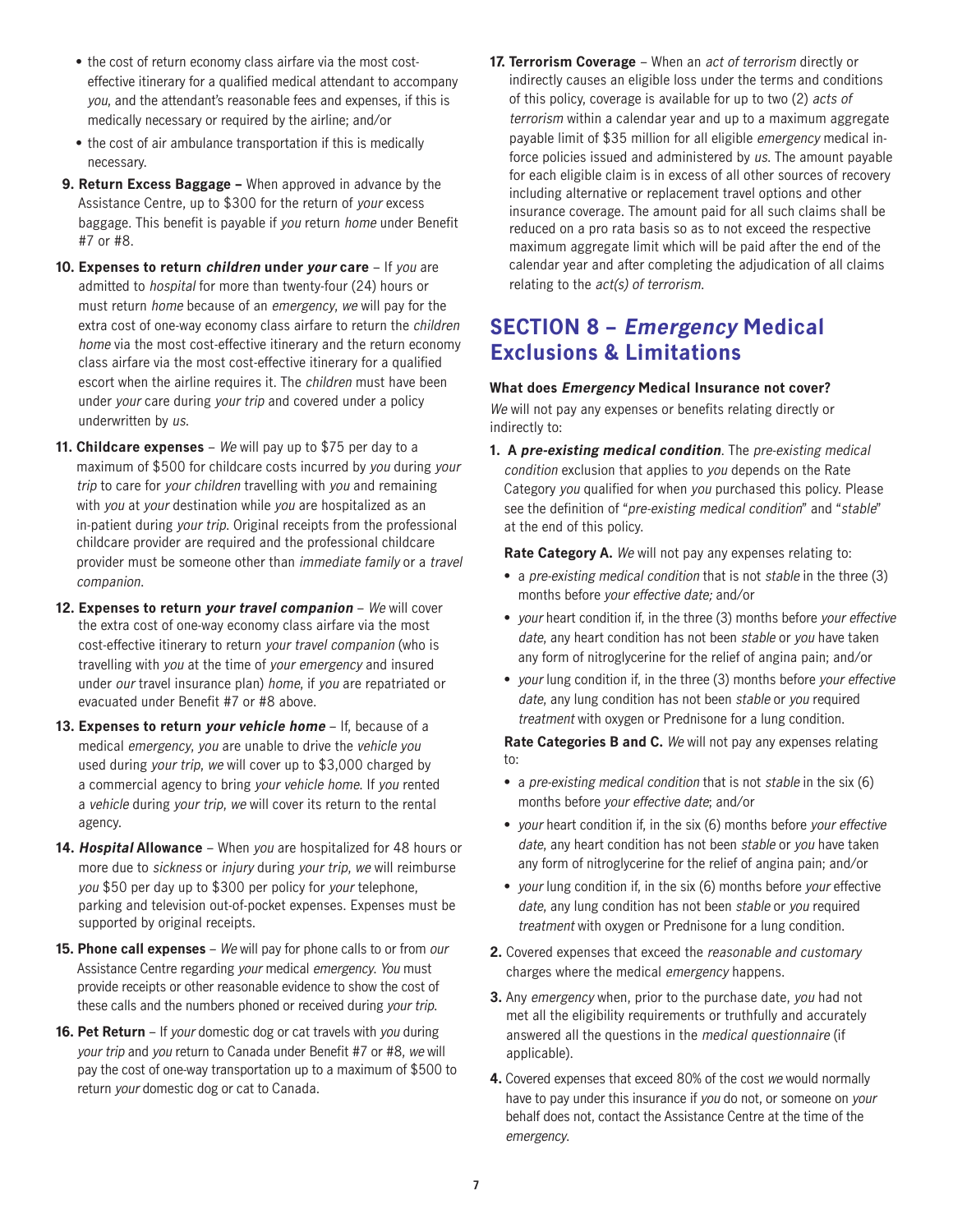- **5.** Magnetic resonance imaging (MRI), computerized axial tomography (CAT) scans, sonograms, ultrasounds or biopsies, cardiac catheterization, angioplasty and/or cardiovascular surgery including any associated diagnostic test(s) or charges unless approved in advance by the Assistance Centre prior to being performed. All surgery must be authorized by the Assistance Centre prior to being performed except in extreme circumstances where surgery is performed on an emergency basis immediately upon admission to hospital.
- **6.** Any non-emergency, experimental or elective *treatment* such as cosmetic surgery, chronic care, rehabilitation including any expenses for directly or indirectly related complications.
- **7.** The continued treatment of a medical condition or related condition, following emergency treatment during your trip, if our medical advisors determine that your emergency has ended.
- **8.** Any medical condition or symptoms:
	- when you knew or for which it was reasonable to believe or expect before you left home or before the effective date of coverage, that treatment will be required during your trip; and/or
	- for which future investigation or treatment was planned before you left home; and/or
	- which produced symptoms that would have caused an ordinarily prudent person to seek treatment in the three (3) months before leaving home; and/or
- that had caused your physician to advise you not to travel.
- **9.** Any emergency that occurs while you are participating in:
	- any sporting activity for which you are paid, including snorkeling or scuba diving;
	- any extreme sport or activity involving a high level of risk, such as those indicated below, but not limited to:
		- mountain climbing requiring the use of specialized equipment, including carabiners, crampons, pick axes, anchors, bolts and lead rope or top rope anchoring equipment to ascend or descend a mountain;
		- rock-climbing;
		- parachuting;
		- skydiving;
		- hang-gliding or using any other air-supported sporting device; or • participating in a motorized speed contest.
- **10.** Any trip made for the purpose of obtaining a diagnosis, treatment, surgery, investigation, palliative care, or any alternative therapy, whether or not it was authorized by a *physician*, as well as any directly or indirectly-related complication.
- **11.** Your self-inflicted injuries, unless medical evidence establishes that the injuries are related to a mental health illness.
- **12.** Any claim that results from or is related to your commission or attempted commission of a criminal offence or illegal act.
- **13.** Any medical condition that is the result of you not following treatment as prescribed to you, including prescribed medication.
- 14. Any medical condition, including symptoms of withdrawal, arising from, or in any way related to, your chronic use of alcohol, drugs or other intoxicants whether prior to or during your trip.
	- Any *medical condition* arising during your trip from, or in any way related to, the abuse of alcohol, drugs or other intoxicants.
- **15.** Any loss resulting from your minor mental or emotional disorder.
- 16. Your routine pre-natal or post-natal care;
	- Your pregnancy, delivery, or complications of either, arising 9 weeks before the expected date of delivery or 9 weeks after.
- 17. Your child born during your trip.
- **18.** For insured children under two (2) years of age, any medical condition related to a birth defect.
- **19.** Any benefit that must be authorized or arranged in advance by the Assistance Centre when it has given no authorization or made no arrangement for that benefit.
- **20.** Any further medical treatment if our medical advisors determine that you should transfer to another facility or return to your home province/territory of residence for treatment, and you choose not to.
- **21.** Death or injury sustained while piloting an aircraft, learning to pilot an aircraft, or acting as a member of an aircraft crew.
- **22.** For policy extensions or Top-Ups: any medical condition which first appeared, was diagnosed or treated after the scheduled departure date and prior to the *effective date* of the insurance extension or Top-Up.
- **23.** Any act of terrorism or any medical condition you suffer or contract when an official travel advisory issued by the Canadian government states, "Avoid all non-essential travel" or "Avoid all travel" regarding the country, region or city of your destination, before your effective date.

To view the travel advisories, visit the Government of Canada Travel site.

This exclusion does not apply to claims for an emergency or a medical condition unrelated to the travel advisory.

- **24.** Any act of terrorism caused by biological, chemical, nuclear or radioactive means.
- **25.** An act of war.

### **SECTION 9 – Trip Cancellation & Interruption Insurance**

### **Benefits – What does Trip Cancellation & Interruption Insurance cover?**

**If you are unable to travel due to a covered event listed below that occurs before you leave home**, we will pay up to the covered amount for the prepaid unused portion of your trip that is nonrefundable and non-transferable to another travel date. In addition, if your travel companion must cancel their trip due to a covered event applicable to them, and you decide to go on your trip as planned, we will cover the cost of the next occupancy charge up to the covered amount. To cancel a trip before your scheduled departure date, you must cancel your trip with the travel supplier and notify us at 1 888 881-8010 or +1 519 945-8346 on the day the cause of cancellation occurs or on the next business day at the latest. Claim payment will be limited to the cancellation penalties specified in the trip contracts which are in effect on the next business day following the time the cause of cancellation occurs.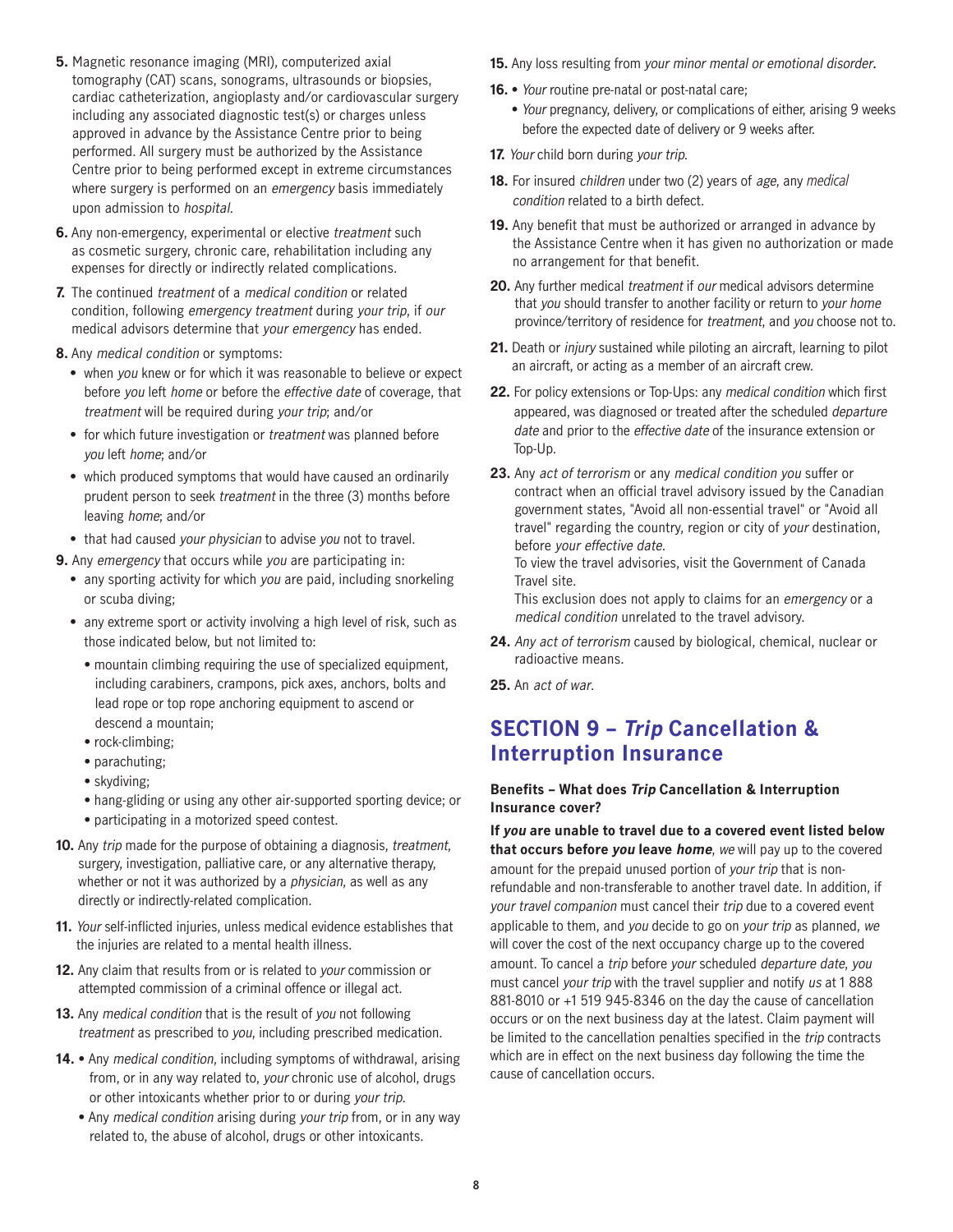**If your trip is interrupted due to a covered event listed below that occurs on or after the day you plan to leave home**, we will pay up to the covered amount for unused travel arrangements paid for prior to your departure date, that is non-refundable and nontransferable to another travel date, less the prepaid unused return transportation. In addition, we will pay your additional and unplanned hotel and meal expenses, and your essential phone calls and taxi fares, to a maximum of \$300 per day for up to two (2) days when no earlier transportation arrangements are available; and/or we will pay your one-way economy class airfare via the most cost-effective itinerary to your or your group's next destination, or to return home. We will pay for the change fee charged by the airline for your missed connection if this option is available, or up to \$1,000 for the cost of your one-way economy airfare to the next destination.

#### **For Trip Cancellation & Interruption, the maximum payable is:**

- for Single-*Trip* All-Inclusive plans up to \$3,500 for eligible expenses;
- for Multi-Trip All-Inclusive plans up to \$3,500 per trip and \$6,000 per policy for eligible expenses.

These benefits are payable if any of the following covered events happen:

- **1.** You or your travel companion develop(s) a sudden and unforeseen medical condition or die(s).
- **2.** A member of your immediate family, a member of your travel companion's immediate family or your key-person develops a sudden and unforeseen medical condition or dies; or the person whose guest you will be during your trip is unexpectedly admitted to a hospital or dies.
- **3.** You or your spouse: a) become pregnant after you book your trip and your departure date falls in the nine (9) weeks before or after the expected delivery date, or b) legally adopt a child and the notice of custody is received after the effective date and the date of custody is scheduled in the nine (9) weeks before or after your departure date.
- **4.** ‡Your or your travel companion's travel visa is not issued for a reason beyond your/their control.
- **5.** ‡You or your spouse are called to service as a reservist, firefighter, military or police staff, or to jury duty or to be a defendant in a civil suit, during your trip; or you or your spouse are subpoenaed to be a witness during your trip.
- **6.** ‡You, your spouse, your travel companion or your travel companion's spouse are quarantined or hijacked.
- **7.** You or your travel companion are unable to occupy your/their respective principal residence or to operate your/their respective business because of a natural disaster.
- **8.** ‡You, your spouse, your travel companion or travel companion's spouse lose a permanent job because of lay-off or dismissal without just cause.
- **9.** ‡You or your travel companion are transferred by the employer with whom you or your travel companion were employed at the time of application for this insurance, which requires a relocation of your or your travel companion's principal residence.
- **10.** ‡A business meeting that is the main intent of your trip and was scheduled before you or you and your travel companion purchased this insurance, is cancelled for a reason beyond your control or the control of your employer and the meeting is between companies with unrelated ownership. Benefits are only payable to you or you and your travel companion (one individual) who purchased our insurance, if you are the one who planned to attend the business meeting.
- **11.** ‡ A Government of Canada Travel Advisory is issued during your trip, or after you purchase your insurance but before your departure date, advising Canadians to avoid all or non-essential travel to a destination included in your trip. This applies only to residents of Canada.
- **12.** ± Weather conditions, earthquakes or volcanic eruptions cause the scheduled common carrier, on which you are booked, to be delayed for a period of at least 30% of your trip and you choose not to travel.
- **13.** ‡You miss a connection or must interrupt your trip because of the delay of your connecting private passenger vehicle or common carrier, when the delay is caused by the mechanical failure of your connecting private passenger vehicle or common carrier, a traffic accident, an emergency police-directed road closure or weather conditions, earthquakes or volcanic eruptions. Your connecting private passenger vehicle or common carrier must have been scheduled to arrive at your point of boarding at least two (2) hours before the scheduled time of departure.
- 14.  $\ddagger$  The plane you are ticketed to fly on leaves earlier or later than scheduled. Note: This benefit is only covered under Trip Interruption.
- **15.** ‡ Sickness, injury or death of your service animal if you are an individual with a physical, mental or visual disability, and travel arrangements have been made for the animal to accompany you on your trip. For this benefit to apply, the travel arrangement cost for your service animal must be included in the covered amount insured under your plan.
- **16.** When an *act of terrorism* directly or indirectly causes an eligible loss under the terms and conditions of this policy, coverage is available for up to two (2) acts of terrorism within a calendar year and up to a maximum aggregate payable limit of \$2.5 million for all eligible Trip Cancellation & Interruption in-force policies issued and administered by us. The amount payable for each eligible claim is in excess of all other sources of recovery including alternative or replacement travel options and other insurance coverage. The amount paid for all such claims shall be reduced on a pro rata basis so as to not exceed the respective maximum aggregate limit which will be paid after the end of the calendar year and after completing the adjudication of all claims relating to the act(s) of terrorism.

#### **Benefits – What does Misconnection Insurance cover?**

If any of the covered events listed immediately below occurs before or after your originally scheduled departure date and causes a misconnection or a travel disruption which prevents you from travelling as shown on your confirmation, we will pay: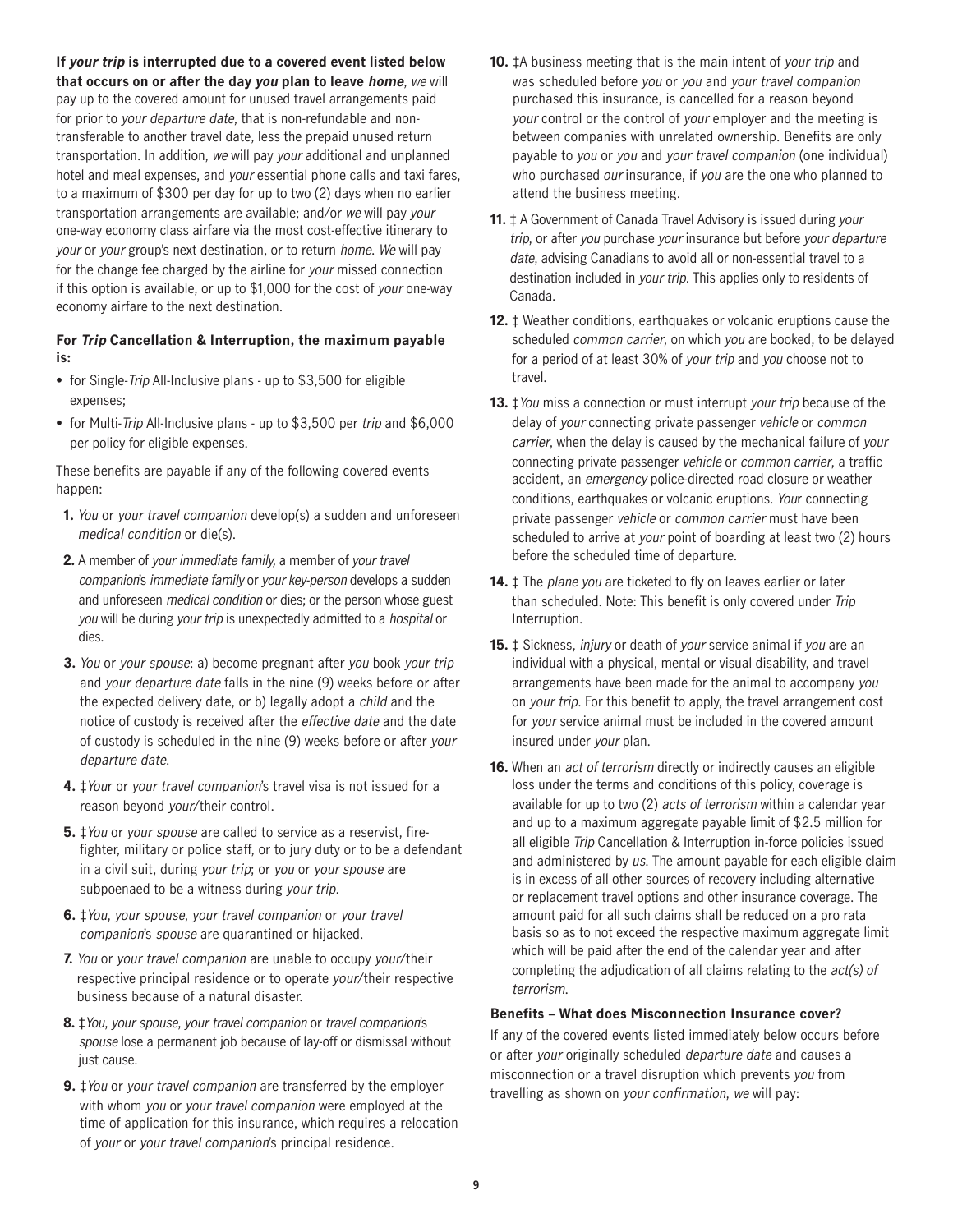A. Up to the covered amount, to a maximum of \$1,000, for your misconnection or travel disruption expenses for:

- i. the lesser of the change fee charged by the airline for your missed connection or the cost of your one-way economy transportation via the most cost-effective itinerary to the next destination,
- ii. the unused prepaid portion of your trip (less the prepaid unused transportation home) that is non-refundable and non-transferable to another travel date (provided such expenses are not reimbursable by any other source).

B. Your additional and unplanned hotel and meal expenses, your essential phone calls, internet usage fees and taxi fares (or car rental in lieu of taxi fares) to a maximum of \$300 per day for up to two (2) days when no earlier transportation is available.

#### **Misconnection Insurance Covered Events:**

- **1.** ‡You miss your next connecting common carrier because the common carrier that is providing transportation for a portion of your trip leaves later than originally scheduled.
- **2.** ‡The common carrier that is providing transportation for a portion of your trip leaves earlier than originally scheduled and the ticket you have purchased for your prior connection via another common carrier becomes unusable.
- **3. ‡You or your travel companion are delayed for at least six (6)** hours in arriving at your trip destination or returning to your home due to the delay or schedule change or cancellation of your or your travel companion's common carrier.
- **4.** ‡ You miss your next connecting common carrier because the airline with whom you have booked an earlier connecting flight (that is included in your insured prepaid travel arrangements) cancels such earlier flight.
- **5.** ‡ Your earlier connecting common carrier has been rendered unusable because the airline with whom you have booked a subsequent connecting flight (that is included in your insured prepaid travel arrangements) cancelled the subsequent flight.

#### **Only misconnection or travel disruption expenses outlined under this Misconnection Insurance will be payable.**

**You must make reasonable efforts to continue your trip as originally planned. The amount payable will be reduced by any amounts paid or payable by the rescheduled or delayed common carrier**.

#### **Exclusions & Limitations – What does Trip Cancellation & Interruption Insurance and Misconnection Insurance not cover?**

For Trip Cancellation & Interruption Insurance, we will not cover expenses or benefits relating to:

**1.** Any medical condition that was not stable in the three (3) months before the purchase date of this insurance, as shown on your confirmation.

Any heart condition you or your travel companion have if, during the three (3) months prior to the purchase date or application date of this insurance, as shown on your confirmation, you or your travel companion have taken any form of nitroglycerine for the relief of angina.

Any lung condition you or your travel companion have if, during the three (3) months prior to the purchase date or application date of this insurance as shown on your confirmation, you or your travel companion required treatment with home oxygen or Prednisone for a lung condition.

- **2.** An event when, on the purchase date as shown on your confirmation, you or your travel companion knew, or it was reasonable to expect, may eventually prevent you from going on or completing your trip as booked.
- **3.** The medical condition or death of a person who is ill when the purpose of your trip is to visit that person.
- **4.** Your self-inflicted injuries, unless medical evidence establishes that the injuries are related to a mental health illness.
- **5.** Any claim that results from or is related to your commission or attempted commission of a criminal offence or illegal act.
- **6.** Any medical condition that is the result of you not following treatment as prescribed to you, including prescribed medication.
- **7**. Any medical condition, including symptoms of withdrawal, arising from, or in any way related to, your chronic use of alcohol, drugs or other intoxicants whether prior to or during your trip.
	- Any medical condition arising during your trip from, or in any way related to, the abuse of alcohol, drugs or other intoxicants.
- **8.** Your minor mental or emotional disorder.
- **9.** Your routine pre-natal or post-natal care;
	- Your pregnancy, delivery, or complications of either, arising 9 weeks before the expected date of delivery or 9 weeks after.
- **10.** Your child born during your trip.
- **11.** Any medical condition or symptoms:
	- when you knew or for which it is reasonable to believe or expect before the effective date that treatment will be required during your trip;
	- for which future investigation or treatment was planned before your effective date;
	- which produced symptoms that would have caused an ordinarily prudent person to seek treatment in the three (3) months before your effective date; or
	- that had caused your physician to advise you, before your effective date, not to travel.
- 12. Any non-emergency, experimental or elective treatment such as cosmetic surgery, chronic care, rehabilitation including any expenses for directly or indirectly related complications.
- **13.** A travel visa that is not issued because of its late application.
- 14. Failure of any travel supplier which you contract for services. No protection is provided for failure of any travel agent, agency or broker.
- **15.** Any loss or any medical condition you suffer or contract when an official travel advisory issued by the Canadian government states, "Avoid all non-essential travel" or "Avoid all travel" regarding the country, region or city of your destination, before your effective date.

To view the travel advisories, visit the Government of Canada Travel site.

This exclusion does not apply to claims for an emergency or a medical condition unrelated to the travel advisory.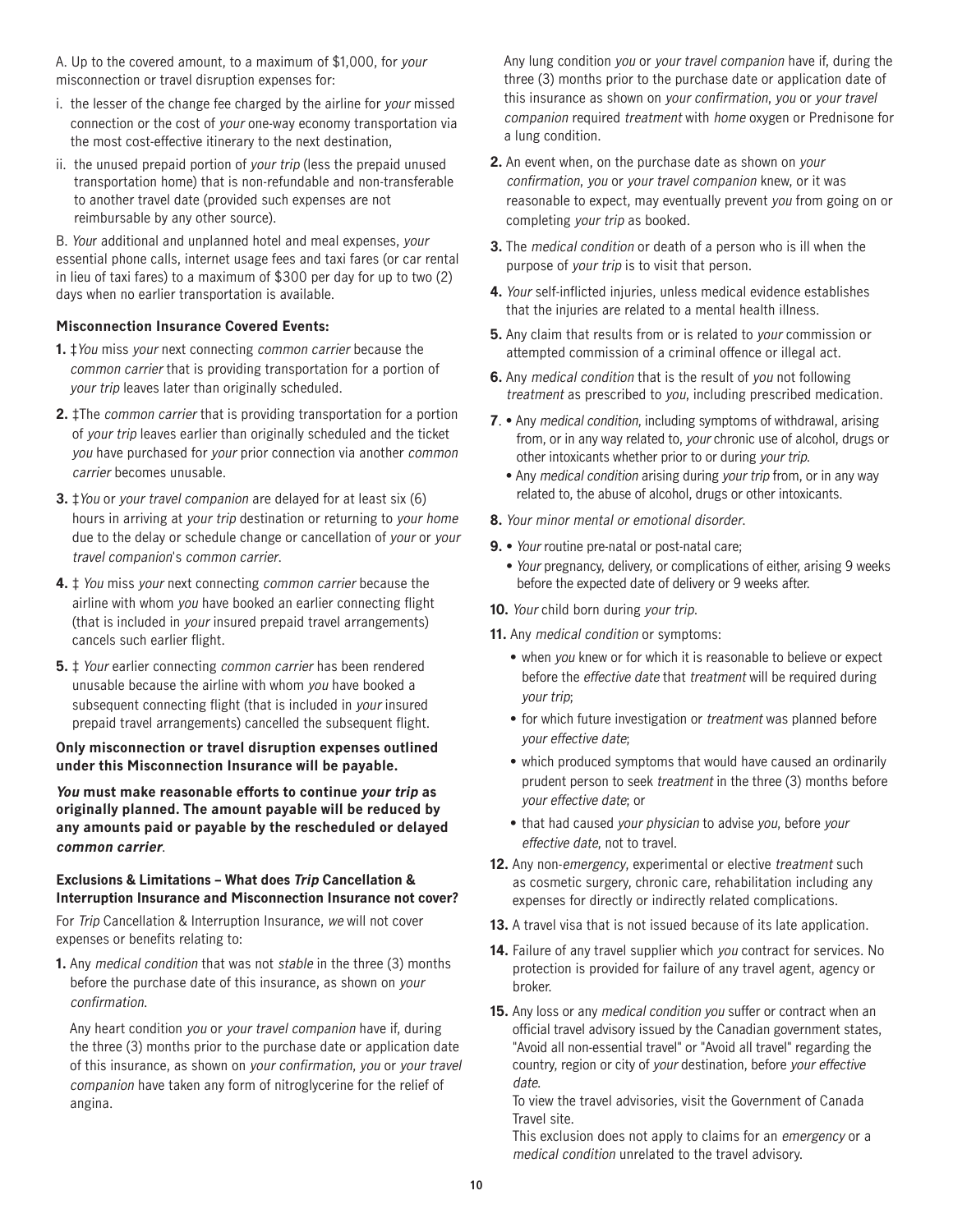**16.** Any *act of terrorism* directly or indirectly caused by, resulting from, arising out of or which is in connection with biological, chemical, nuclear or radioactive means.

**17.** An act of war.

### **SECTION 10 – ‡ Baggage Loss, Damage & Delay Insurance**

### **Benefits – What does Baggage Loss, Damage & Delay Insurance cover?**

Baggage Loss, Damage & Delay Insurance covers the loss of, damage to, and delay of the baggage and effects that belong to you and that you use during your trip. More specifically, this insurance provides you with reimbursement for the following expenses:

- **1.** Up to \$100 in total per trip for the replacement of a lost or stolen passport, driver's licence, birth certificate or travel visa.
- **2.** Up to \$500 in total per trip for necessary toiletries and clothing when your checked luggage is delayed by the carrier for at least ten (10) hours while you are en route. The maximum payable for this benefit under the Multi-Trip All-Inclusive plan is \$1,500 per policy.
- **3.** Up to \$300 per trip for any item or set of items which is lost or damaged during your trip to a maximum of \$1,000. The maximum payable for this benefit under the Multi-Trip All-Inclusive plan is \$3,000 per policy. Jewellery or cameras (including camera equipment) are, respectively, each considered a single item.

### **Exclusions & Limitations – What does Baggage Loss, Damage & Delay Insurance not cover?**

For the Baggage Loss, Damage & Delay Insurance, we will not cover expenses or benefits relating to:

- **1.** Animals, perishable items, bikes that are not checked as baggage with the common carrier; household items and furniture; artificial teeth or limbs, hearing aids, eyeglasses of any type, contact lenses; money, tickets, securities, documents; items related to your occupation, antiques or collector items; items that are fragile; items that are obtained illegally; or articles that are insured on a valued basis by another insurer.
- **2.** Damage or loss resulting from wear and tear, deterioration, defect, mechanical breakdown, your imprudence or omission.
- **3.** Unaccompanied baggage; unattended personal property; any personal property left in an unattended vehicle or unlocked trunk; any jewellery or camera placed in the custody of a common carrier; any personal electronic device such as a mobile phone, laptop, tablet or iPod.
- **4.** In instances of theft, losses unreported to authorities.
- **5.** Any loss at a destination when, prior to your departure date for that destination, the Government of Canada issued a Travel Advisory, advising Canadians to avoid all or non-essential travel to that country, region or city anytime during your coverage period.
- **6.** An act of war or an act of terrorism.

See other conditions under How to Submit a Claim.

### **SECTION 11 – Flight & Travel Accident Insurance**

### **Benefits – What does Flight & Travel Accident Insurance cover?**

We will cover the following Flight & Travel Accident Insurance benefits:

- **1.** If an accidental bodily injury causes you to die, to become completely and permanently blind in both eyes or to have two of your limbs fully severed above your wrist or ankle joints, in the twelve (12) months after the accident, we will pay: \$100,000 under Flight Accident Insurance; or \$50,000 under Travel Accident Insurance.
- **2.** If an accidental bodily injury causes you to become completely and permanently blind in one eye or have one of your limbs fully severed above *your* wrist or ankle joint in the twelve (12) months after the accident, we will pay: \$50,000 under Flight Accident Insurance; or \$25,000 under Travel Accident Insurance.
- **3.** If you have more than one accidental bodily injury during your trip, we will pay the applicable insured sum only for the one accident that entitles you to the largest benefit amount.

For Flight Accident Insurance, the accident giving rise to your injury must happen: a) while you are travelling on a commercial passenger plane from which a ticket was issued to you for your entire airline trip; b) while you are making a flight connection, and riding over land or water at the expense of the airline or riding in a limousine or bus provided by the airport authority, or in a scheduled helicopter shuttle service between airports; or c) while you are at an airport for the departure or arrival of the flight covered by this insurance.

### **Exclusions & Limitations – What does Flight & Travel Accident Insurance not cover?**

For Flight & Travel Accident Insurance, we will not cover expenses or benefits relating to:

- **1.** any sporting activity for which you are paid, including snorkeling or scuba diving;
	- any extreme sport or activity involving a high level of risk, such as those indicated below, but not limited to:
		- mountain climbing requiring the use of specialized equipment, including carabiners, crampons, pick axes, anchors, bolts and lead rope or top rope anchoring equipment to ascend or descend a mountain;
		- rock-climbing:
		- parachuting;
		- skydiving;
		- hang-gliding; or using any other air-supported sporting device; or
		- participating in a motorized speed contest.
- **2.** Piloting an aircraft, learning to pilot an aircraft, or acting as a member of an aircraft crew.
- **3.** Your self-inflicted injuries, unless medical evidence establishes that the injuries are related to a mental health illness.
- **4.** A criminal act or an attempt to commit such an act by you or your beneficiary.
- **5.** Any medical condition that is the result of you not following treatment as prescribed to you, including prescribed medication.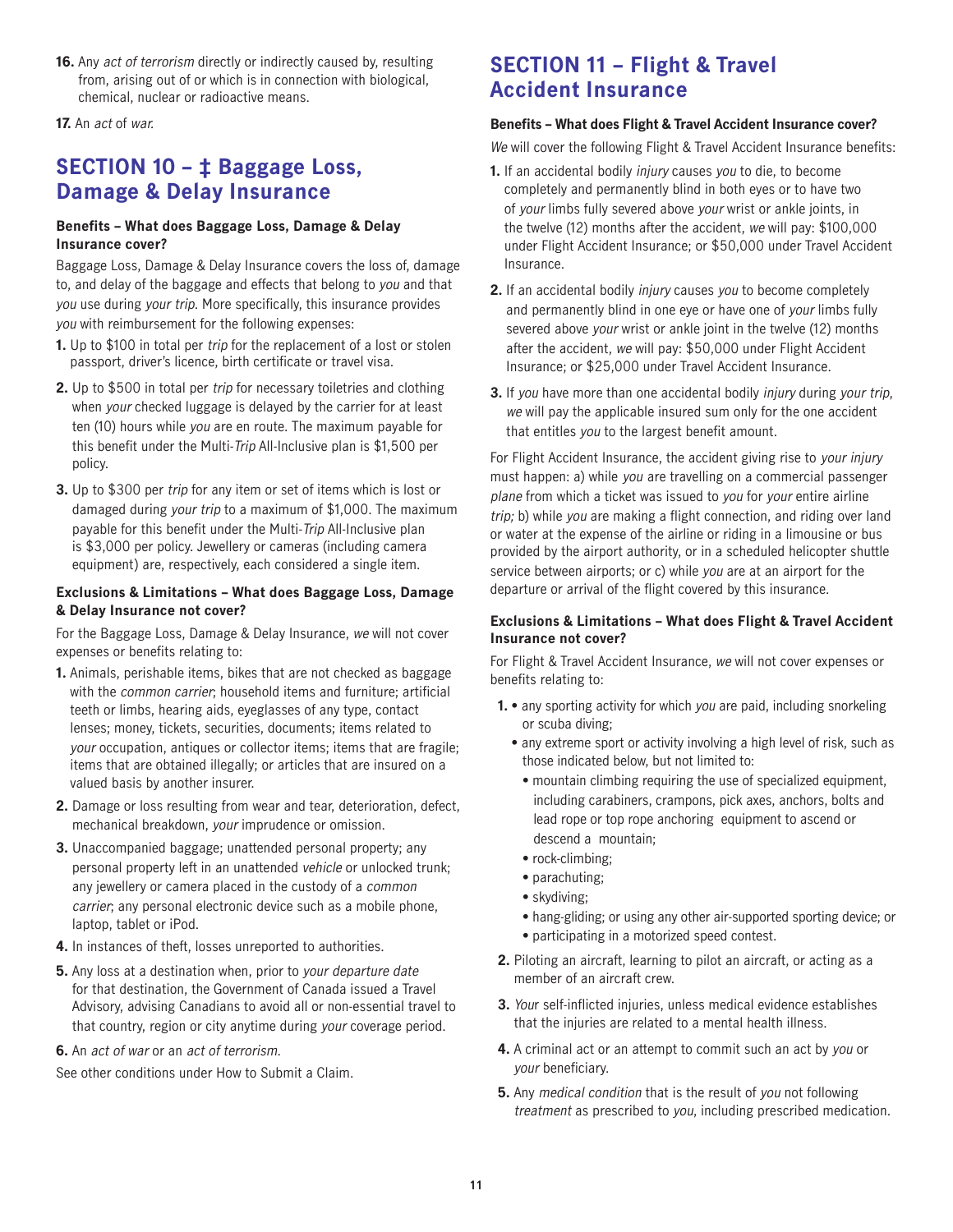- **6.** Any medical condition, including symptoms of withdrawal, arising from, or in any way related to, your chronic use of alcohol, drugs or other intoxicants whether prior to or during your trip.
	- Any medical condition arising during your trip from, or in any way related to, the abuse of alcohol, drugs or other intoxicants.
- **7.** Your minor mental or emotional disorder.
- **8.** A loss caused directly or indirectly from an existing disease or bodily infirmity, even if the proximate cause of its activation or reactivation is the result of an accidental bodily injury.
- **9.** An act of war or an act of terrorism.
- **10.** Any loss or any medical condition you suffer or contract when an official travel advisory issued by the Canadian government states, "Avoid all non-essential travel" or "Avoid all travel" regarding the country, region or city of your destination, before your effective date.

To view the travel advisories, visit the Government of Canada Travel site.

This exclusion does not apply to claims for an emergency or a medical condition unrelated to the travel advisory.

### **SECTION 12 – What Else Do You Need to Know?**

This policy is issued based on information provided in your application (including the medical questionnaire if required). Claims will be processed according to the policy in force at the time of claim. When completing the application and answering the medical questions, your answers must be complete and accurate. In the event of a claim, we will review your medical history. If any of your answers are found to be incomplete or inaccurate:

- your coverage will be void
- which means your claim will not be paid.

You must be accurate and complete in your dealings with us at all times. This insurance is void in the case of fraud or attempted fraud, or if you conceal or misrepresent any material fact in your application for this policy, extension or Top-Up of coverage for benefits under this policy.

We will not pay a claim if you, any person insured under this certificate or anyone acting on your behalf attempt to deceive us or makes a fraudulent, false or exaggerated statement or claim.

No agent or broker has the authority to change the contract or waive any of its provisions. This policy is non-participating. You are not entitled to share in our divisible surplus.

### **Limitation of Liability**

Our liability under this policy is limited solely to the payment of eligible benefits, up to the maximum amount purchased, for any loss or expense. Neither we, upon making payment under this policy, nor our agents or administrators assume any responsibility for the availability, quality, results or outcome of any treatment or service, or your failure to obtain any treatment or service covered under the terms of this policy. The participation of the insurers is several and not joint and none of them will under any circumstances participate in the interest and liabilities of any of the others.

### **Premium**

The required premium is due and payable at the time of purchase and will be determined according to the schedule of premium rates then in effect. Premium rates and policy terms and conditions are subject to change without prior notice. When you have paid the appropriate premium and met the eligibility requirements, this policy along with your application forms part of your insurance contract and becomes a binding contract, providing that you are issued a confirmation upon which a contract policy number appears. If you are ineligible for coverage, our only liability will be to refund any premium paid. You will be responsible for any expenses that are not payable by us. If the premium is insufficient for the period of coverage selected, we will charge and collect any underpayment or shorten the policy period by written endorsement if an underpayment in premium cannot be collected. Coverage will be null and void if the premium is not received, if a cheque is not honoured for any reason, if credit card charges are invalid or if no proof of your payment exists.

### **How does this insurance work with other coverages that you may have?**

The plans outlined in this policy are second payor coverages. If there are other third party liability, group or individual, basic or extended health insurance plans or contracts, including any private, provincial or territorial auto insurance plan providing hospital, medical or therapeutic coverage or any other third party liability insurance in force concurrently herewith, amounts payable hereunder are limited to that portion of your expenses, incurred outside the province or territory of residence, that are in excess of the amounts for which you are insured under such coverage.

Total benefits paid to you by all insurers cannot exceed your actual expenses. We will co-ordinate the payment of benefits with all insurers who provide you with benefits similar to those provided under this insurance (except if your current or former employer provides you with an extended health insurance plan with a lifetime maximum coverage of \$50,000 or less), to a maximum of the largest amount specified by each insurer.

In addition, we have full rights of subrogation. In the event of a payment of a claim under this policy, we will have the right to proceed, in your name, but at our expense, against third parties who may be responsible for giving rise to a claim under this policy. You will execute and deliver such documents as are necessary and cooperate fully with us to allow us to fully assert our rights. You must do nothing to prejudice such rights.

If you are insured under more than one insurance policy underwritten by us, the total amount we pay to you cannot exceed your actual expenses; and the maximum you are entitled to is the largest amount specified for the benefit in any one policy.

If the total amount of all accident insurance you have under policies issued by us is more than \$100,000, our aggregate liability will not exceed that amount, and any excess insurance will be void and the premiums paid for such excess insurance will be refunded.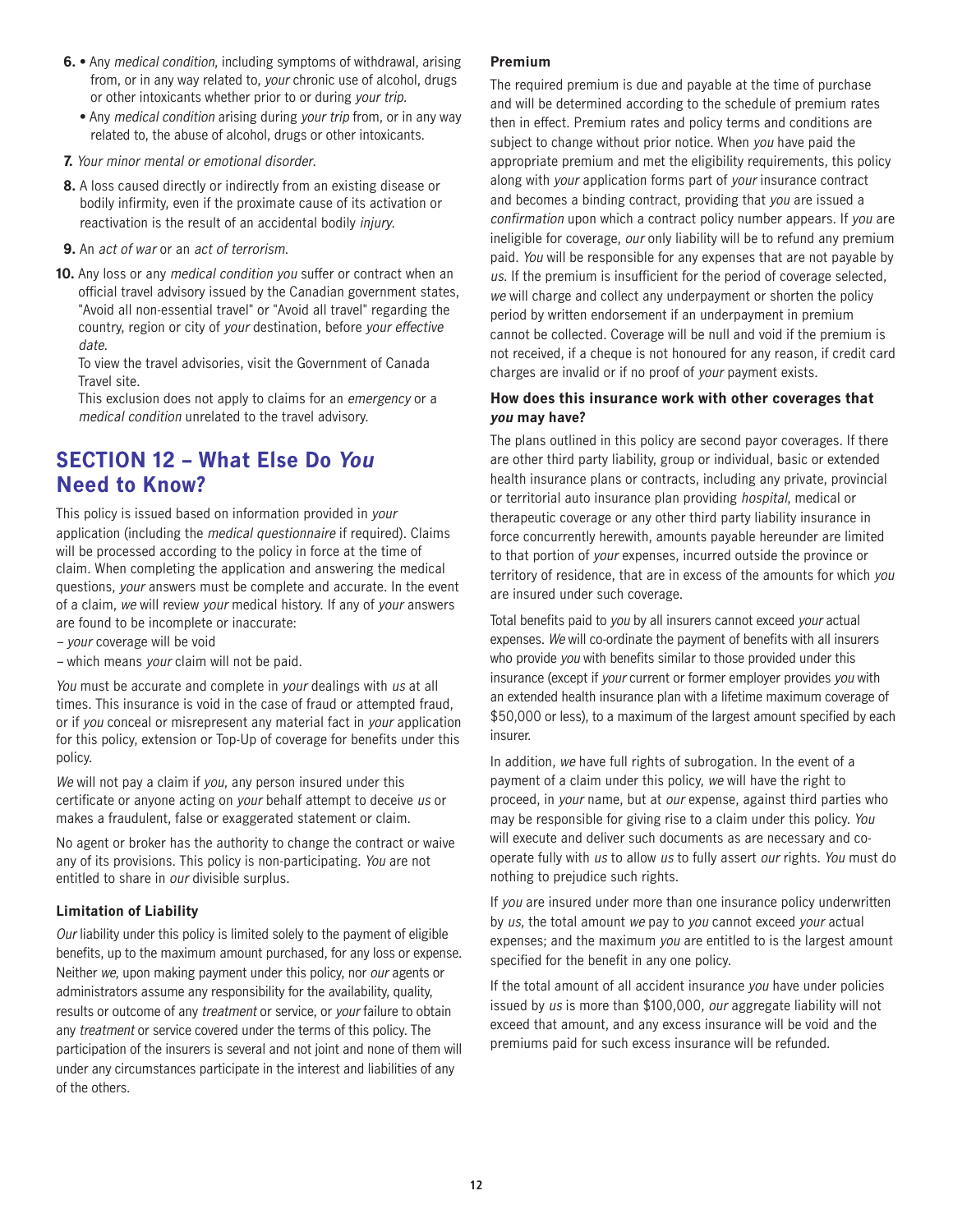### **SECTION 13 – How to Submit a Claim**

### **IN THE EVENT OF AN** *EMERGENCY*. **CALL THE ASSISTANCE CENTRE IMMEDIATELY**

**1 888 881-8010 toll-free from the USA and Canada. +1 519 945-8346, collect to Canada from anywhere else in the world.**

> **Our Assistance Centre is ready to assist you 24 hours a day, each day of the year.**

Immediate access to the Assistance Centre is also available through its TravelAid mobile app. To download the app, visit: **http://www.active-care.ca/en/travelaid/**

Please note that **if you do not call** the Assistance Centre in a medical emergency and prior to receiving treatment, **you will have to pay 20% of the eligible medical expenses** we would normally pay under this policy (20% co-insurance). If it is medically impossible for you to call when the emergency happens, we ask that someone call on your behalf as soon as possible. For all other insurance coverage, you must call our Assistance Centre within forty-eight (48) hours of the cause of your claim.

### **Do not assume that someone will contact the Assistance Centre for you. It is your responsibility to verify that the Assistance Centre has been contacted.**

If you choose to pay eligible expenses directly to a health service provider without prior approval by the Assistance Centre, eligible expenses will be reimbursed to you based on the reasonable and customary charges that we would have paid directly to such provider. Medical charges that you pay may be higher than this amount. Therefore, you will be responsible for any difference between the amount you paid and the reasonable and customary charges reimbursed by us.

**Notice and Proof of Claim**. Claims must be reported within thirty (30) days of occurrence of a claim arising under this contract. Your proof of claim must be sent to us within ninety (90) days of the date a claim has occurred or the service was provided.

**Failure to Give Notice or Proof of Claim**. Failure to give notice or proof of claim within the prescribed period does not invalidate the claim if the notice or proof is given or provided as soon as reasonably possible and in no event later than one (1) year from the date of the occurrence arising under this contract, if it is shown that it was not reasonably possible to give notice or furnish proof within the time so prescribed.

**Proof of Claim.** The Assistance Centre will furnish forms for proof of claim within fifteen (15) days after receiving notice of claim. If you have not received the forms within that time, you may submit your proof of claim in the form of a written statement of the cause or nature of the accident, sickness, injury or insured risk giving rise to the claim and the extent of the loss or you can submit your claim online.

### **Mailing Instructions**

Claims correspondence should be mailed to: Manulife Financial Travel Insurance c/o Active Care Management P.O. Box 1237, Stn. A Windsor, ON N9A 6P8

#### **Online Claim Submission**

For quick and easy claim submission, please have all of your documents available in electronic format and visit https://manulife.acmtravel.ca to submit your claim online.

You may call the Assistance Centre directly for specific information on how to submit a claim or to enquire about your claim status at: **1 888 881-8013** or **+1 519 945-9246**.

All money payable under this contact shall be paid by us within sixty (60) days after proof of claim and all required documentation has been received.

#### **If you are making an Emergency Medical Insurance claim**, we will need:

- original itemized receipts for all bills and invoices;
- proof of payment by you and by any other benefit plan;
- medical records including complete diagnosis by the attending physician or documentation by the hospital, which must support that the *treatment* was medically necessary;
- proof of the accident if you are submitting a claim for dental expenses resulting from an accident;
- proof of travel (including departure date and return date); and
- your historical medical records (if we determine applicable).

#### **If you are making a Trip Cancellation & Interruption Insurance claim,** we will need proof of the cause of the claim, including:

- a medical certificate completed by the attending physician and stating why travel was not possible as booked, if the claim is for medical reasons; or
- a report from the police or other responsible authority documenting the reason for the delay if your claim is due to a misconnection.

We will also need, as applicable:

- complete original unused transportation tickets and vouchers;
- original passenger receipts for the new tickets you had to purchase;
- original receipts for the travel arrangements you had paid in advance and for the extra hotel, meal, telephone and taxi expenses you may have had;
- the entire medical file of any person whose health or *medical* condition is the reason for your claim; and
- any other invoice or receipt supporting your claim.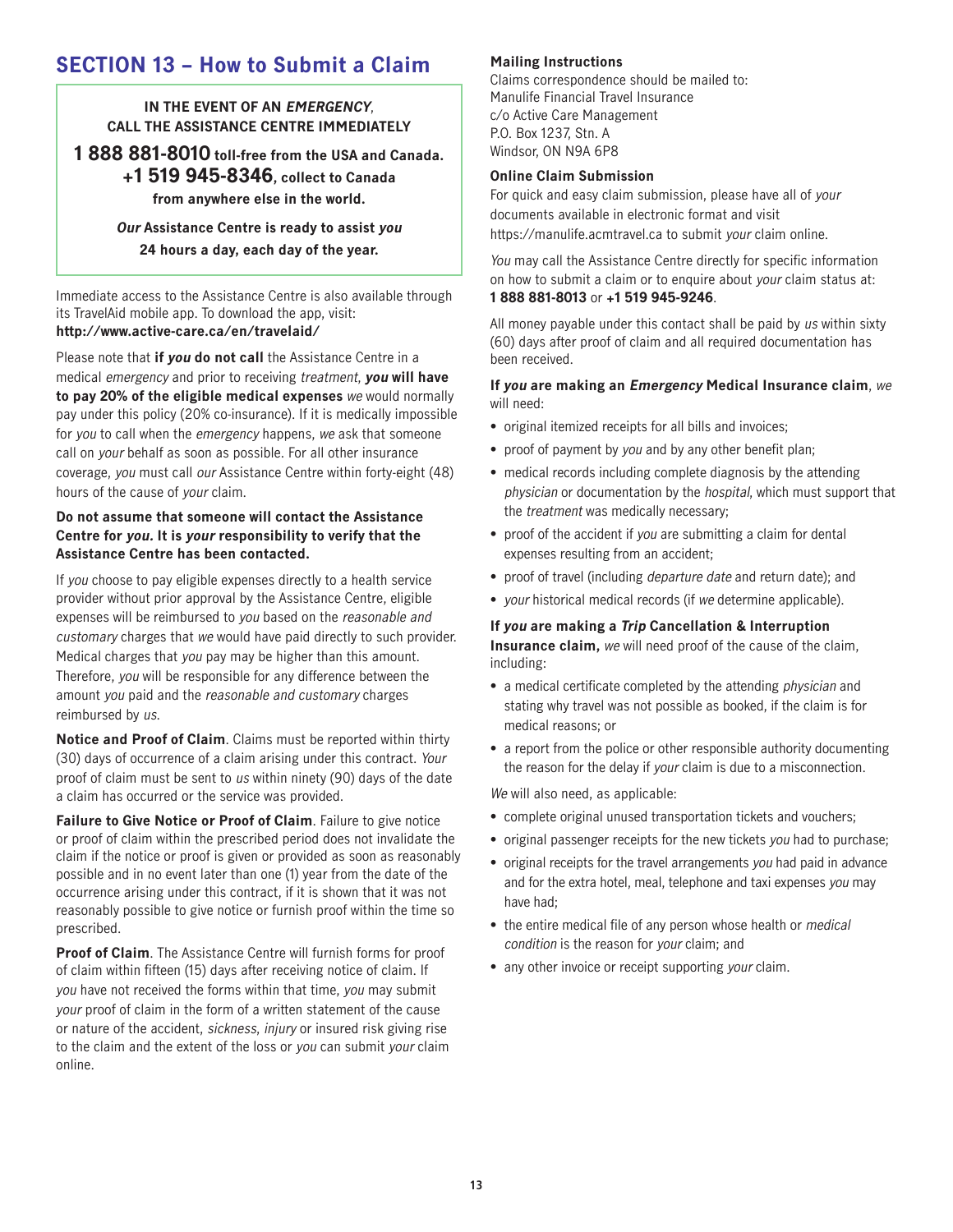### **If you are making a Baggage Loss, Damage & Delay Insurance claim**, the following conditions apply:

- **1.** In the event of theft, burglary, robbery, malicious mischief, disappearance or loss of an item covered under this insurance, you must immediately obtain written documented evidence from the police or, if the police are unavailable, the hotel manager, tour guide or transportation authorities. You must also take all precautions to protect, save or recover the property immediately, and advise us as soon as you return home. Your claim will not be valid under this insurance if you do not comply with these conditions.
- **2.** If the property you have checked with a common carrier is delayed, we will continue to provide coverage until the property is delivered by the common carrier.
- **3.** We cover the current actual cash value of your property when it is lost or damaged. We also reserve the option to repair or replace your property with other of similar kind, quality and value. We may also ask you to submit damaged items for an appraisal of the damage. If a lost or damaged article is part of a set, we will cover a reasonable and fair proportion of the total value of the set, but not the total value of the set.
- **4.** If you need to make a claim under this insurance, we will need:
	- copies of reports from the authorities as proof of loss, damage or delay; and
	- proof that you owned the articles, and receipts for their replacement.

#### **If you are making a Flight & Travel Accident Insurance claim,**  the following conditions apply:

- **1.** We will need:
	- a police, autopsy or coroner's report;
	- medical records; and
	- a death certificate, as applicable.
- **2.** If your body is not found within twelve (12) months of the accident, we will presume that you died of your injuries.

#### **To whom will we pay your benefits, if you have a claim?**

Except in the case of your death, we will pay the covered expenses under this insurance to you or the provider of the service. Any sum payable for loss of life will be payable to your estate. You must repay us any amount paid or authorized by us on your behalf if we determine that the amount is not payable under your policy.

All amounts shown throughout this contract are in Canadian dollars.

If currency conversion is necessary, we will use our exchange rate on the date you received the service outlined in your claim. We will not pay for any interest under this insurance.

#### **Is there anything else you should know if you have a claim?**

If you disagree with our claim decision, the matter may be submitted for judicial resolution under the applicable law(s) of the Canadian province or territory where you reside at the time of application for this policy.

Every action or proceeding against an insurer for the recovery of insurance money payable under the contract is absolutely barred unless commenced within the time set out in the Insurance Act or in the Limitations Act, 2002 in Ontario or other applicable legislation.

### **SECTION 14 – Statutory Conditions**

**Copy of Application.** Upon request, a copy of the application shall be given to you or to a claimant under the contract.

**Waiver.** We reserve the right to decline any application or any request for extensions of coverage. No condition of this policy shall be deemed to have been waived, either in whole or in part, unless the waiver is clearly expressed in writing and signed by Manulife.

**Material Facts.** No statement made by you at the time of application for this contract shall be used in defence of a claim under or to avoid this contract unless it is contained in the application or any other written statements or answers furnished as evidence of insurability.

**Termination by Insurer.** We may terminate this contract in whole or in part at any time by giving written notice of termination to you and by refunding, concurrently with the giving of notice, the amount of premium paid in excess of the proportional premium for the expired time. The notice of termination may be delivered to you, or it may be sent by registered mail to your latest address on record. Where notice of termination is delivered to you, five (5) days notice of termination will be given; where it is mailed to you, ten (10) days notice will be given and the ten (10) days will begin on the day following the date of mailing of the notice.

**Rights of Examination.** For the purposes of determining the validity of a claim under this policy, we may obtain and review the medical records of your attending physician(s), including the records of your regular physician(s) at home. These records may be used to determine the validity of a claim, whether or not the contents of the medical records were made known to you before you incurred a claim under this policy. In addition, we have the right, and you shall afford us the opportunity, to have you medically examined when and as often as may reasonably be required while benefits are being claimed under this policy. If you die, we have the right to request an autopsy, if not prohibited by law.

### **SECTION 15 – Definitions**

When italicized in this policy, the term:

Act of terrorism means any activity that involves a threat to use or the actual use of violence or any dangerous or threatening act, or the use of force. Such act is directed against the general public, governments, organizations, properties or infrastructures, or electronic systems.

The intention of such activity is to:

- instill fear in the general public;
- disrupt the economy;
- intimidate, coerce or overthrow a government (whether that government is legal or illegal); and/or
- promote political, social, religious or economic objectives.

Act of war means hostile or warlike action, whether declared or not, in a time of peace or war, whether initiated by a local government, foreign government or foreign group, civil unrest, insurrection, rebellion or civil war.

**Age** means your age at your application date.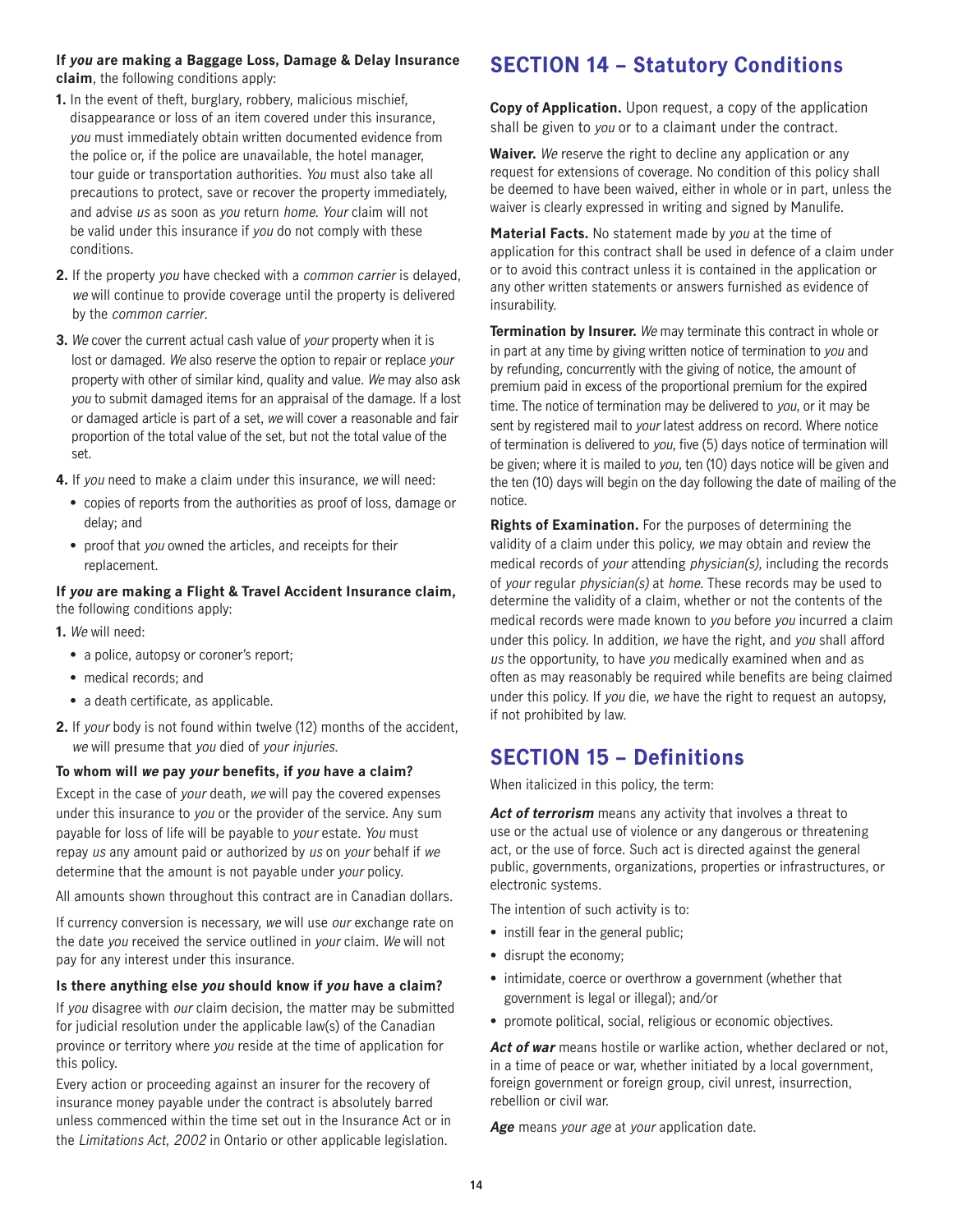**Change in medication** means the medication dosage, frequency or type has been reduced, increased or stopped, and/or new medication(s) has/have been prescribed. Exceptions: the routine adjustment of Coumadin, warfarin or insulin (as long as they are not newly prescribed or stopped) and there has been no change in your medical condition; and a change from a brand name medication to a generic brand medication of the same dosage.

**Child, Children** means your unmarried, dependent son(s) or daughter(s), or your grandchild(ren) travelling with you or joining you during your trip and who is either: i) under the age of twenty-one (21) or ii) under the age of twenty-six (26) and a full-time student; or iii) your child of any age who is mentally or physically disabled. In addition, the child must be a minimum age of thirty (30) days.

**Common carrier** means a bus, taxi, train, boat, plane or other commercial vehicle which is licensed, intended and used to transport paying passengers.

**Confirmation** means this policy, the application for this policy, and any other documents confirming your insurance coverage once you have paid the required premium; and where applicable, includes the medical questionnaire and your trip arrangements. It may also include tickets or receipts issued by an airline, travel agent, tour operator, rental agency, cruise line or other accommodation or travel provider with whom you made arrangements for your trip.

**Departure date** means the date you leave for your trip.

**Effective date** means the date on which your coverage starts.

For Single-Trip All-Inclusive plans:

- Trip Cancellation coverage starts on the date you pay the premium for that coverage, shown as the purchase date on your confirmation.
- All other coverage starts on the later of:
	- the *departure date*; or
	- the effective date as stated on your confirmation.

For Multi-Trip All-Inclusive plans;

- Trip Cancellation coverage starts on the later of:
- the effective date as stated on your confirmation; or
- the date you purchased your trip.
- Emergency Medical coverage starts:
	- each date you leave your province or territory of residence and
	- each date you leave Canada on or after the effective date as stated on your confirmation.
- All other coverage starts on the later of:
	- your departure date; or
	- the effective date as stated on your confirmation.

**Emergency** means a sudden and unforeseen medical condition that requires immediate treatment. An emergency no longer exists when the evidence reviewed by the Assistance Centre indicates that no further *treatment* is required at destination or you are able to return to your province or territory of residence for further treatment.

**Expiry date** means the date your coverage ends.

- Trip Cancellation coverage ends on the earliest of:
	- your departure date;
	- the date you cancel your trip; or
	- the expiry date, as stated on your confirmation.
- For all Multi-Trip plans, Emergency Medical coverage ends on the earliest of:
	- the date you return home;
	- the expiry date, as stated on your confirmation; or
	- when travelling outside Canada, the date you reach the maximum trip length you purchased for each trip, as stated on your confirmation.
- All other coverage ends on the earlier of:
	- the date you return home; or
	- the expiry date, as stated on your confirmation.

**Government health insurance plan** means the health insurance coverage that a Canadian provincial or territorial government provides to its residents.

**Home** means your Canadian province or territory of residence. If you requested coverage to start when you leave Canada, home means Canada.

**Hospital** means an institution that is licensed as an accredited hospital that is staffed and operated for the care and treatment of in-patients and out-patients. Treatment must be supervised by physicians and there must be registered nurses on duty 24 hours a day. Diagnostic and surgical capabilities must also exist on the premises or in facilities controlled by the establishment. A hospital is not an establishment used mainly as a clinic, extended or palliative care facility, rehabilitation facility, addiction treatment centre, convalescent, rest or nursing home, home for the aged or health spa.

**Immediate family** means spouse, parent, legal guardian, step-parent, grandparent, grandchild, in-law, natural or adopted child, step-child, brother, sister, step-brother, step-sister, aunt, uncle, niece, nephew or cousin.

**Injury** means sudden bodily harm that is caused by external and purely accidental means. Under Flight & Travel Accident Insurance, the injury must also be independent of sickness or disease.

**Key-person** means someone to whom your child's full-time care is entrusted and who cannot reasonably be replaced; a business partner; or an employee who is critical to the ongoing affairs of your business, during the trip.

**Medical condition** means any disease, sickness or injury (including symptoms of undiagnosed conditions).

**Medical questionnaire** means all the medical questions that are included in your application for coverage under this policy.

#### **Minor mental or emotional disorder** means:

- having anxiety or panic attacks, or
- being in an emotional state or in a stressful situation.

A minor mental or emotional disorder is one where your treatment includes only minor tranquilizers or minor antianxiety medication (anxiolytics) or no prescribed medication at all.

**Physician** means a person who is not you or a member of your immediate family or your travel companion, licensed in the jurisdiction where the services are provided, to prescribe and administer medical treatment.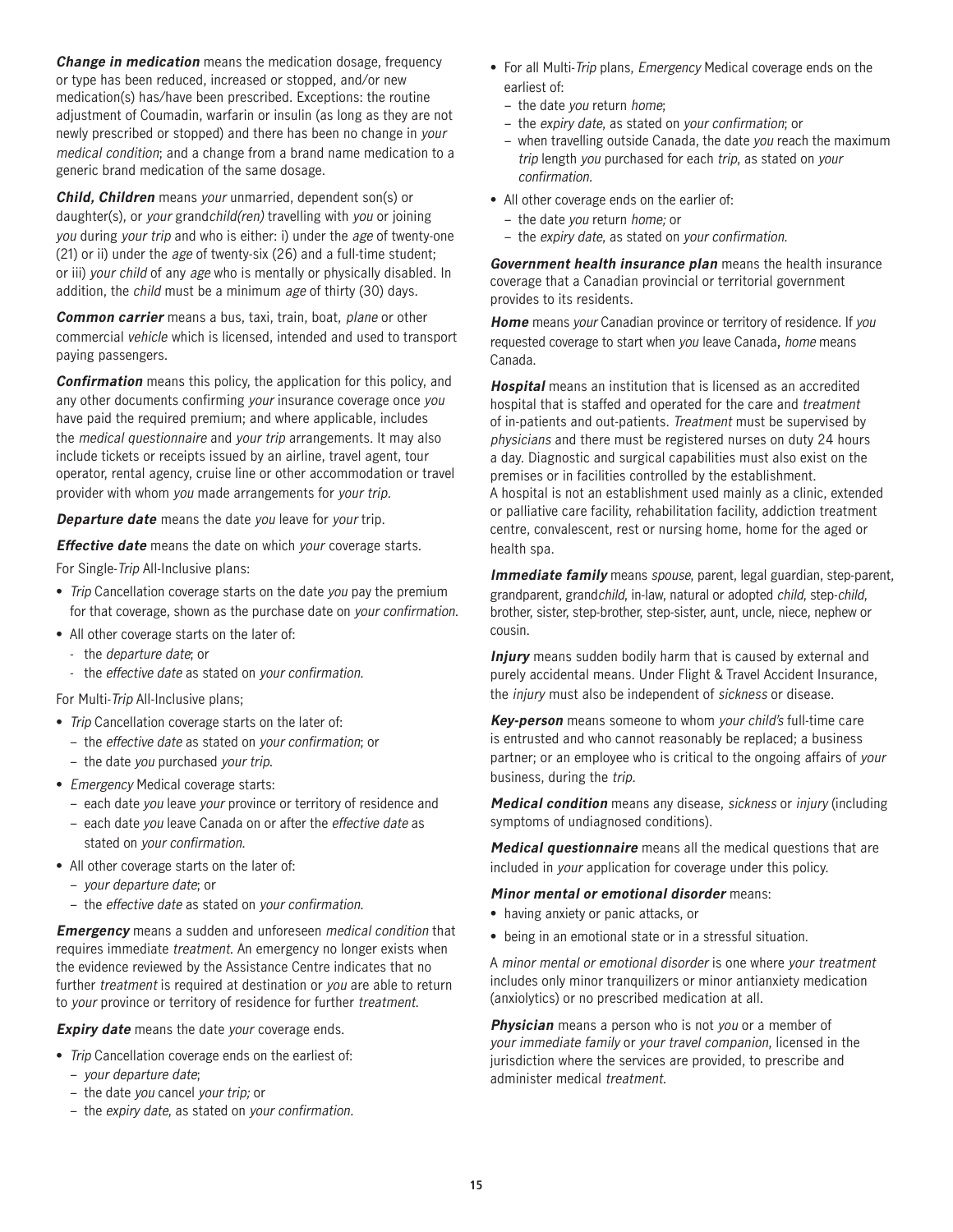**Plane** means a multi-engine aircraft operated by and licensed to a regularly scheduled airline on a regularly scheduled trip operated between licensed airports and holding a valid Canadian Air Transport Board licence, Charter Air Carrier licence, or its foreign equivalent, and operated by a certified pilot.

**Pre-existing medical condition** means any medical condition that exists before your effective date.

**Reasonable and customary** means costs that do not exceed the standard fee of other providers of similar standing in the same geographical area, when providing the same treatment of a similar sickness or injury or for other comparable services or supplies in a similar circumstance.

**Sickness** means illness, disease, or any symptom related to that illness and/or disease.

**Spouse** means someone to whom one is legally married, or with whom one has been residing and who is publicly represented as a spouse.

**Stable** A medical condition is considered stable when all of the following statements are true:

- **1.** there has not been any new treatment prescribed or recommended, or change(s) to existing treatment (including a stoppage in treatment), and
- **2.** there has not been any change in medication, or any recommendation or starting of a new prescription drug, and
- **3.** the medical condition has not become worse, and
- **4.** there has not been any new, more frequent or more severe symptoms, and
- **5.** there has been no hospitalization or referral to a specialist, and
- **6.** there have not been any tests, investigation or *treatment* recommended, but not yet complete, nor any outstanding test results, and
- **7.** there is no planned or pending treatment.

All of the above conditions must be met for a medical condition to be considered stable.

**Travel companion** means someone who shares trip arrangements with you on any one trip, up to a maximum of three (3) persons.

**Treatment** means hospitalization, a procedure prescribed, performed or recommended by a physician for a medical condition. This includes but is not limited to prescribed medication, investigative testing and surgery. IMPORTANT: Any reference to testing, tests, test results, or investigations excludes genetic tests. "Genetic test" means a test that analyzes DNA, RNA or chromosomes for purposes such as the prediction of disease or vertical transmission risks, or monitoring, diagnosis or prognosis.

**Trip** means the time between your effective date of insurance and expiry date.

**Vehicle** includes any private or rental passenger automobile, motorcycle, boat, mobile home, camper truck or trailer home which you use during your trip exclusively for the transportation of passengers (other than for hire).

**We, us, our** means Manulife.

**You, your** means the person(s) named as the insured(s) on the confirmation, for whom insurance coverage was applied and for whom the appropriate premium was received by us.

In this policy, words and terms denoting the singular shall be interpreted to mean the plural and vice versa, unless the context clearly indicates otherwise.

### **SECTION 16 – Notice on Privacy**

**Your privacy matters**. We are committed to protecting the privacy of the information we receive about you in the course of providing the insurance you have chosen. While our employees need to have access to that information, we have taken measures to protect your privacy. We ensure that other professionals, with whom we work in giving you the services you need under your insurance, have done so as well. To find out more about how we protect your privacy, please read our Notice on Privacy and Confidentiality.

**Notice on Privacy and Confidentiality**. The specific and detailed information requested on your application and medical questionnaire is required to process the application. To protect the confidentiality of this information, Manulife will establish a financial services file from which this information will be used to process the application, offer and administer services, and process claims. Access to this file will be restricted to those Manulife employees, mandataries, administrators or agents who are responsible for the assessment of risk (underwriting), marketing and administration of services and the investigation of claims, and to any other person you authorize or as authorized by law. These people, organizations and service providers may be in jurisdictions outside Canada, and subject to the laws of those foreign jurisdictions.

Your file is secured in our offices or those of our administrator or agent. You may request to review the personal information it contains and make corrections by writing to: Privacy Officer, Manulife, P.O. Box 1602, Waterloo, ON N2J 4C6.